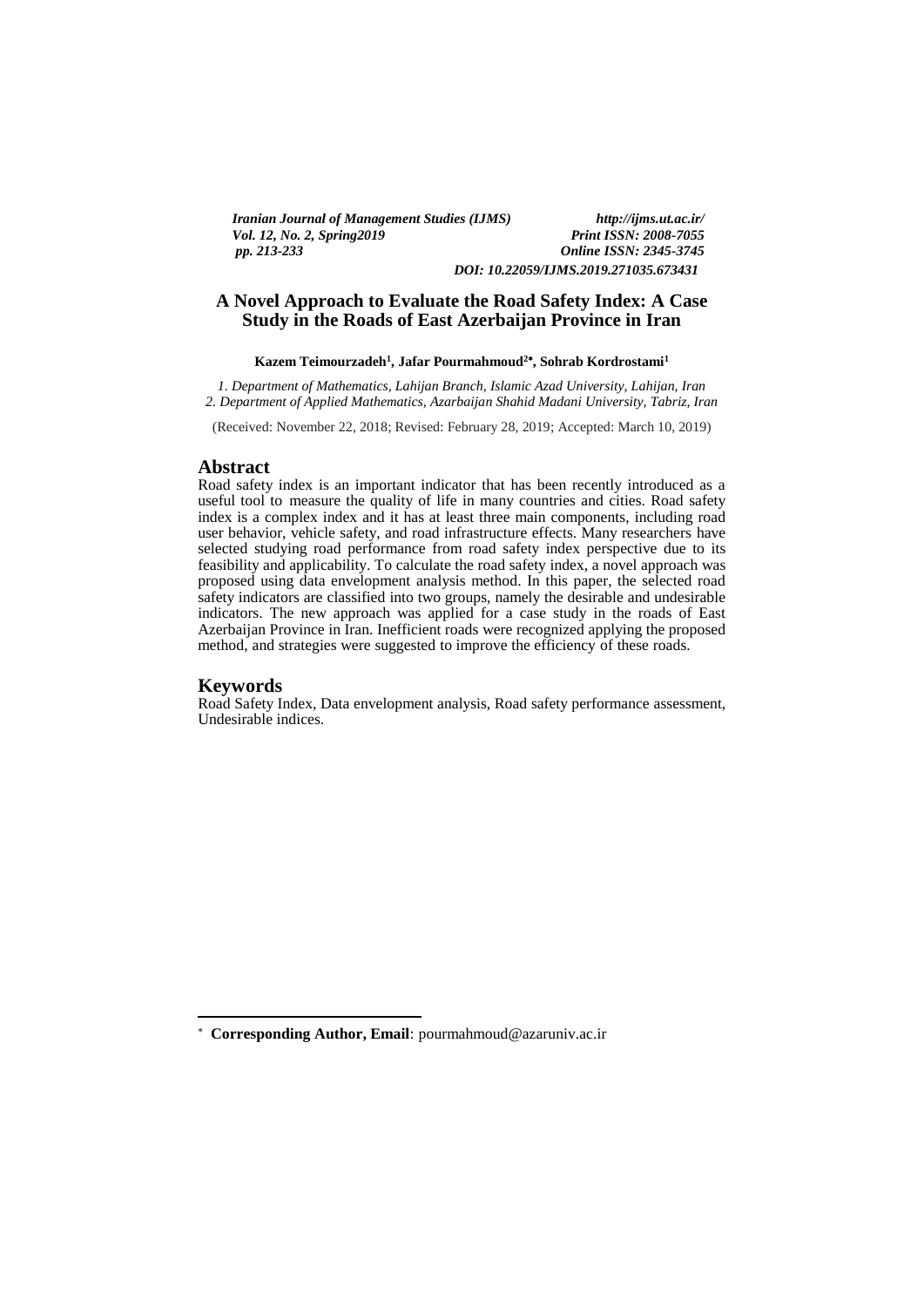### **Introduction**

According to the World Health Organization (WHO, 2015), more than 1.2 million people die each year on the world's roads, making road traffic damage a leading cause of death globally. WHO estimates road accidents will become the world's third leading cause of death by the year 2020. In the road accidents, financial losses are estimated one to three percent of the gross domestic product per capita (WHO, 2015). Road accidents lead to the waste of national capitals and have devastating effects on the development of countries, especially the lowincome states. Presently in Iran, driving accidents are the second leading cause of death after cardiovascular diseases, and the most common reason for referral to the emergency operating rooms.

Road safety index is one of the important indicators in terms of road safety performance. The multidimensional structure and complexity of the road safety show that policy makers should apply various influential factors to the road safety (Elvik *et al.*, 2009; Shen *et al.*, 2015). Introduction of a composite road safety index could be useful to reduce the dimensions of the problem. However, determining the weight of sub-indicators or various factors affecting the road safety is challenging. Sensible judgment is needed to specify the weight of the factors affecting the road safety.

Performance evaluation is one of the main components of a successful management system, and it plays a key role in optimally allocating the road safety budget, selecting effective plans and prioritizing road safety plans. The assessment of the road safety performance is applied to improve the efficiency of the road policies that directly relate to human life. Various methods have been proposed to assess the safety of roads and highways (Cafiso et al., 2007; Harwood et al., 2010; Xie et al., 2011; Sacchi et al., 2012; Mbakwe et al., 2016; Grande et al., 2017; Schlögl, and Stütz, 2017). Data Envelopment Analysis (DEA) is one of the methods that have been recently used to evaluate road safety efficiency.

DEA is a non-parametric approach to evaluate the performance of set of decision-making units (DMUs) (Charnes et al., 1978; Banker et al., 1984). DEA measures the relative efficiency of a set of DMUs using mathematical programming and computes efficiency scores, benchmarking partners, and areas to improve.

In recent years, many researchers have studied the Road Safety Index using DEA method (Odeck, 2006; Hermans et al., 2008, 2009; Shen et al., 2011; Shen et al., 2012; Shen et al., 2013). Odeck (2006) investigated target achievements within the transport sector in regard to the road safety with the application of DEA method. Hermans et al.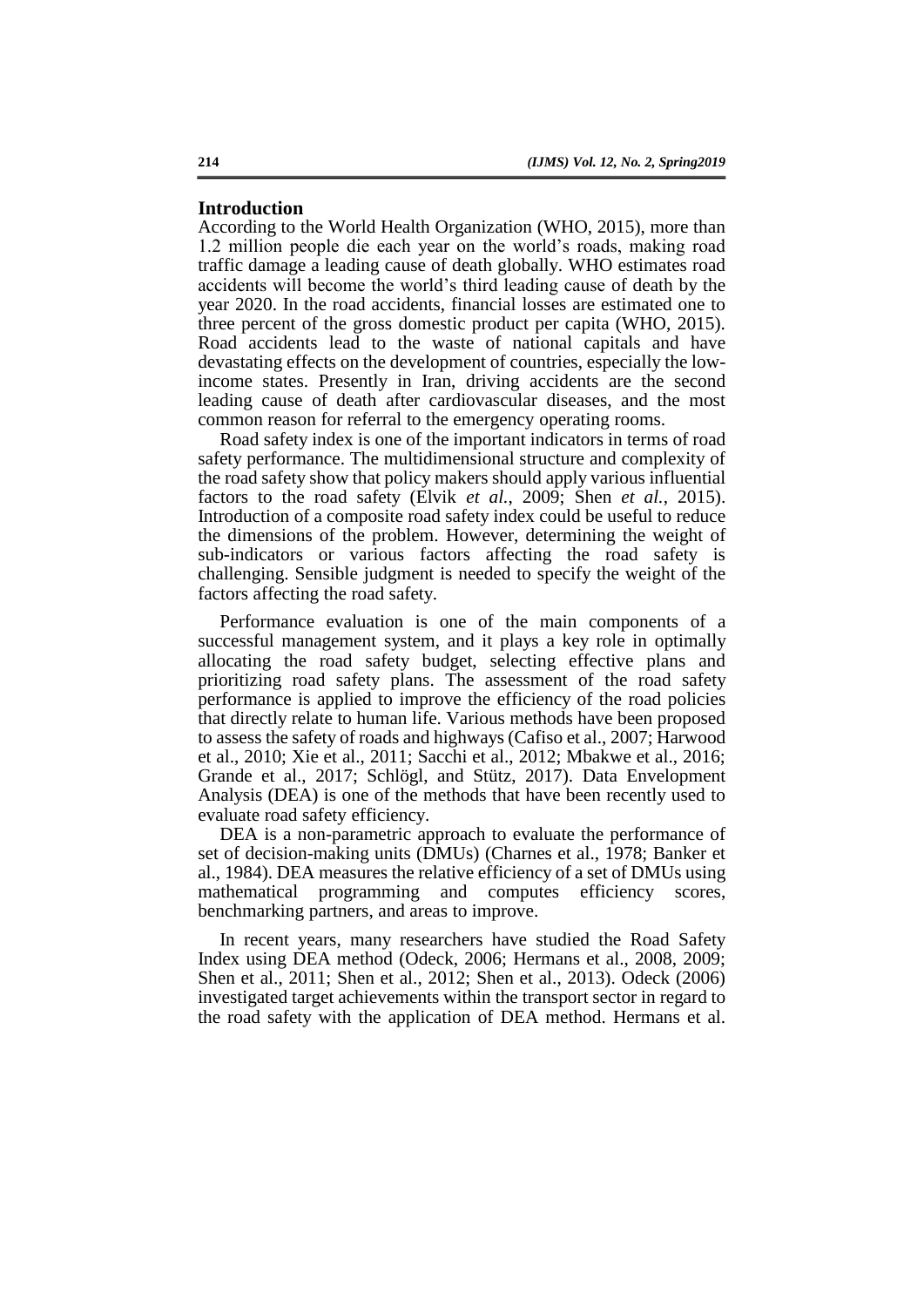(2008) studied the road safety performance that the application of a construction process that included factor analysis, analytic hierarchy process, and DEA approach. In addition, Hermans et al. (2009) have proposed benchmarking of road safety using DEA approach with regard to various risk aspects of road safety system. Shen et al. (2011) proposed a generalized multiple layer DEA model to improve the multilayer hierarchical structures of inputs and outputs. They evaluated the road safety performance in some countries according to the proposed generalized model. Shen et al. (2012) evaluated road performance in European Union countries based on the Road safety risk, and presented benchmarks for underperforming countries using nonparametric methods. Besides, they applied the DEA-based road safety model to measure road safety efficiency values, and to use the cross-efficiency method for ranking different countries. They applied their model to classify DEA models to define the best-performing and underperforming countries.

In this paper, the performance assessment of road safety system is studied with the DEA approach, and a novel method is proposed. In the proposed method, the selected road safety indicators are classified into two categories, i.e. the desirable and undesirable indicators. Moreover, the proposed method is applied to a case study of the roads of East Azerbaijan Province in Iran. East Azerbaijan Province is one of the largest provinces in Iran, and due to the existence of numerous mountains and many complex roads, studying the road performance in this province has a high degree of importance for the researchers and for the people living in this region. Furthermore, efficient and inefficient roads are clarified using the proposed method. Also, strategies are introduced to improve the road safety of the inefficient roads.

This paper is organized in five sections. In Section 2, we present the basic principles of Road Safety Index. In Section 3, a novel method is presented for evaluating the Road Safety Index according to the DEA approach. In Section 4, all roads of East Azerbaijan province in Iran are evaluated and analyzed using the proposed method. The conclusions of the study are provided in Section 5.

## **Road Safety Index**

Road safety index is one of the most important public health indicators that have been introduced as a useful tool to compare the performance of countries, cities, and roads in terms of a safety system (Elvik et al., 2009; Shen et al., 2015). Moreover, complexity of the road safety requires researchers to consider different effective factors in their studies. For them, the consideration of indicators that facilitate an equitable assessment of the road safety is essential.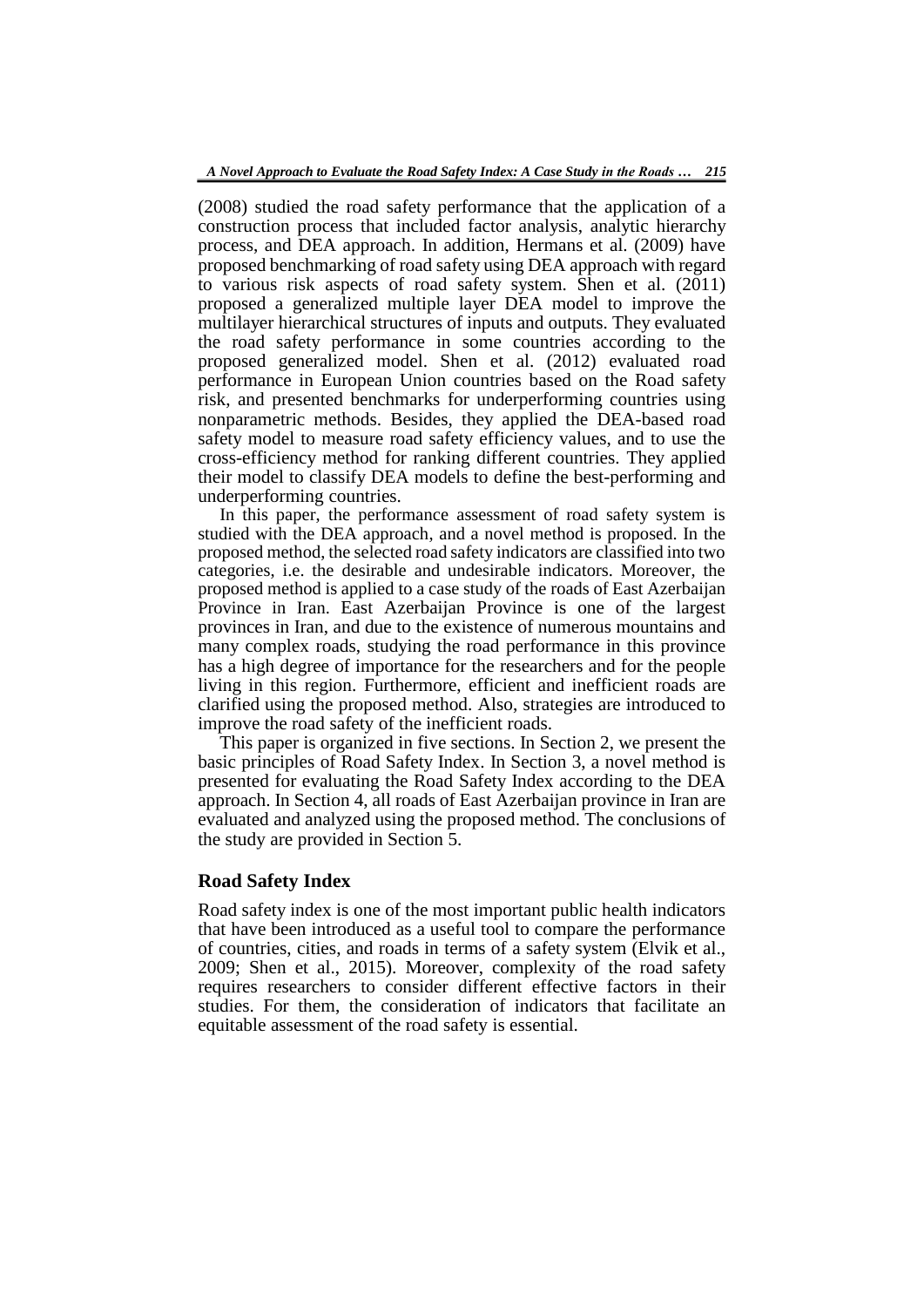Sometimes, it is useful to reduce the number of dimensions of the problem through the introduction of the composite road safety index. Al-Haji (2007) and Hermans *et al.*, (2008, 2009) classified road safety indicators in two ways. In the first approach, they considered the effective factors in three groups: behavioral factors (driver performance), factors related to vehicle performance, and factors related to the environment and infrastructure of the road. In the second approach, they added the number of accidents, crash rates and accidents risk indicators to the foregoing factors of the first approach.

Road safety index is a general criterion of the conditions of the road safety system that indicates roads performance in three major dimensions, including the road user behavior , vehicle safety, and environmental and infrastructural effects. Since these factors are qualitative and very general, alternative variables are needed to quantify each dimension. To study different aspects of road safety WHO (2015), European Safety Net project, and European Transport Safety Council (ETSC) considered some alternative indicators, including the road user behavior (speed, alcohol and drug use, protective systems), the vehicle safety (age of the vehicle fleet), and environmental factors (road infrastructure and visibility) (Vis, M.A., 2005; WHO, 2015).

In this paper, the chosen road safety indicators are classified into two categories, i.e. desirable and undesirable indicators. Desirable indicators are Road Infrastructure Indicator (which is measured by total number of underpasses and overpasses), Speed Control Indicator (which is measured by the number of surveillance cameras and speed control cameras), Traffic Signs Indicator (which is measured by the number of traffic signs), Trauma Care Indicator (which is measured by the number of emergency and red crescent staff of road), and the Daytime Running Lights indicator ( which is measured by the length of road lighting). Moreover, undesirable indicators include Unauthorized Speed Indicator (which is measured by the number of accidents took place due to unauthorized speed), Protective Systems Indicator (which is measured by the number of drivers who do not use the seat belt), Vehicle Indicator (i.e. the number of vehicles that have been used for more than 20 years), and Black Spot Point Indicator (which is measured by the number of black spot points). A large value for the desirable indicators and a small value for the undesirable indicators denote a low chance of accident, while a small value for the desirable indicators and a large value for the undesirable indicators represent a high chance of car accident.

According to the WHO (2015), safe infrastructure has an important role in reducing road traffic injuries. As a result, many developed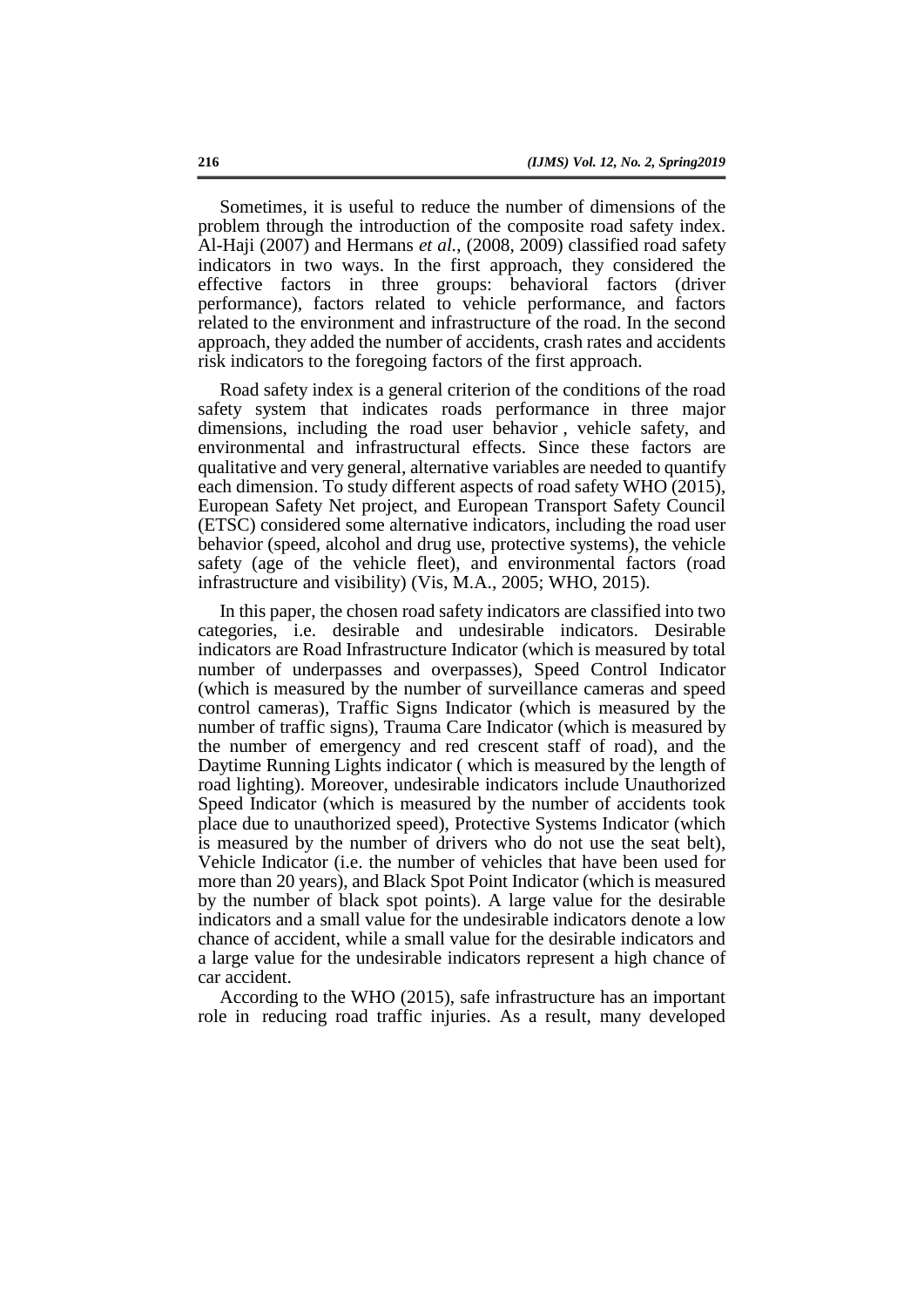countries have made significant strategies for making roads safer with reforming road infrastructure. Furthermore, speed cameras are an effective instrument in reducing road traffic fatalities. Speed cameras are extensively used for improving safety and decreasing traffic speeds, which will in turn reduce road traffic collisions and crash rate. Traffic signs are essential instruments that provide road users with information. Provisional warning road signs and variable electronic message signs can decrease accidents, at least in the short term. Trauma care refers to a system responsible for the medical treatment of injured people in a road accident. The number of emergency and Red Crescent staff is a proxy for trauma care. In addition, trauma care involves post-crash care along with the treatment of injuries. This involves the provision of appropriate care at a medical establishment to road crash victims with major and minor injuries. Visibility is one of the main factors in terms of road safety for all the drivers. Daytime Running lights (DRL), increases the visibility and reduces accidents, and consequently improves the road safety (Elvik *et al.*, 2009; WHO, 2015).

Furthermore, black spot point indicator is an undesirable risk factor. Black spot points are locations which are described as high-risk accident locations. According to Hauer (1997), some researchers rank locations by accident rate and accident frequency (accidents per vehicle kilometers or accidents per year). The speed indicator has been recognized as a very important risk factor influencing the severity of accidents. In this study, the speed indicator was computed by the number of accidents due to unauthorized speed. In traffic accidents, the probability of injury and death are reduced by wearing seat belt for road users. In this regard, the protective systems indicator is measured by the number of drivers not using a seat belt. The vehicle indicator is estimated by the number of the fleet over 20 years old.

To obtain an overall road safety index, two separate aggregating steps are to be performed. First, the individual sub-indicators per risk factor are aggregated into one indicator. Next, the main indicators are aggregated into one road safety index. In this paper, it was assumed that each road safety risk factor is fully represented by one carefully selected indicator, and the analysis is limited to the second aggregation step. Note that the results of these calculations can be influenced by the choice of risk factor weights. Therefore, the main focus can be on the problem of weighting various risk factors to compute one road safety index. In most studies, in order to obtain a composite index of several sub-indicators, the weights considered for each subset are selected by the same researcher. Besides, equal weights are assumed for the components of this index, which is recognized as a major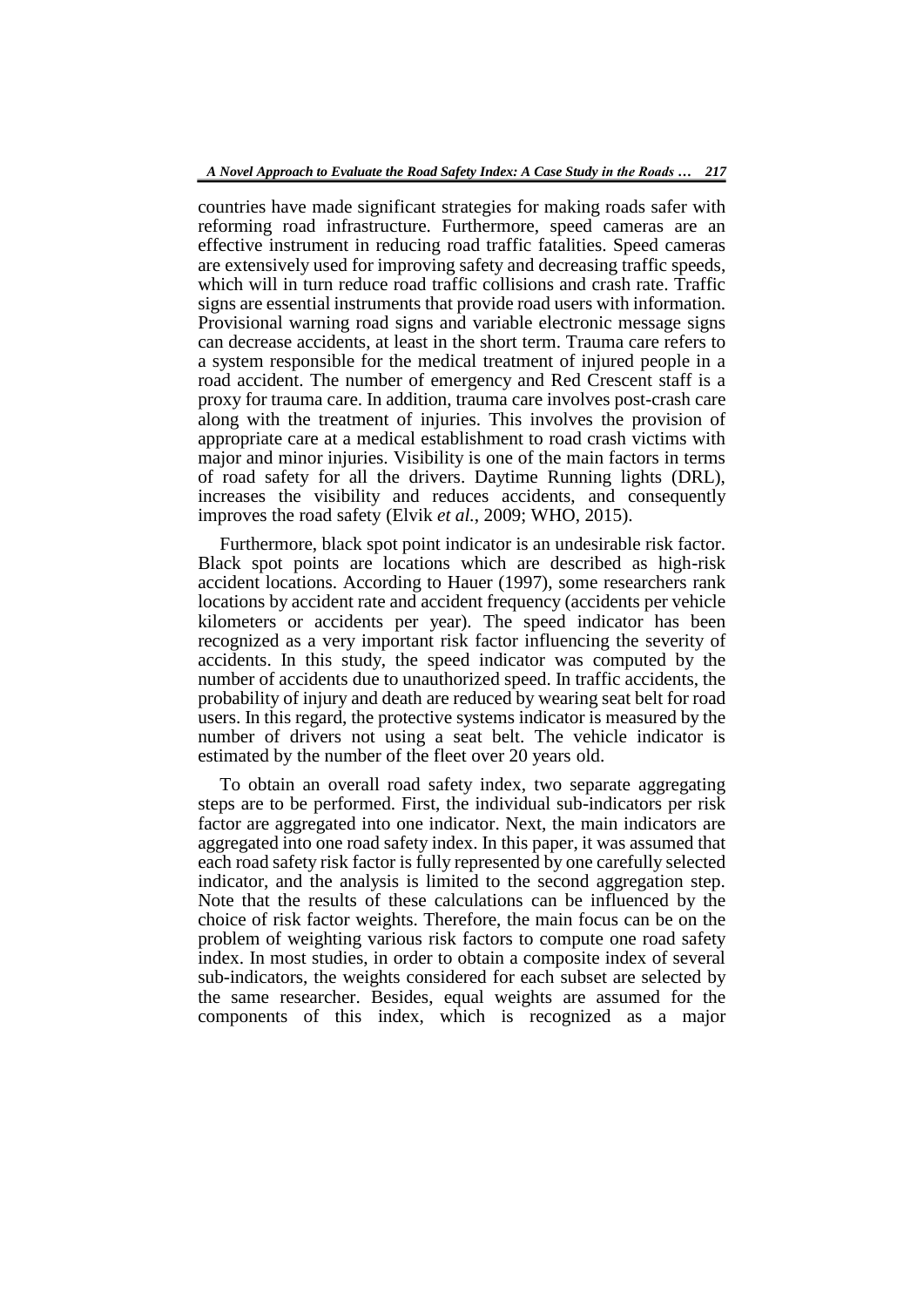methodological drawback. DEA is a nonparametric approach that can be used to select suitable weights. In this approach, the best set of weights for each road safety index was selected based on the largest value of the compound index. This is explained in the next section.

Normalization of different indicators is required to combine the road safety indicators into a single index, apply the index into different units, and rank the roads. Using the linear formula of the desirable basic index (1), we normalized all of the desirable indicators in which a larger value is more desirable. Moreover, smaller values are more appropriate for the undesirable indicators, in which the undesirable basic index (2) is used for normalization. The used normalized indices were specified, which are between zero and one. Individual indices can be computed for the basic index of the road safety index factors using the following formula:

 $\checkmark$  The desirable indicators "the higher, the better" can be normalized by the following function:

Desirable Basic Index = 
$$
\frac{\text{actual value - min values}}{\text{max values - min values}}
$$

\n(1)

normalized by the following function:

$$
\checkmark
$$
 The undesirable indicators "the lower the better" can be normalized by the following function:  
Undesirable Basic Index = 
$$
\frac{\text{max values - actual value}}{\text{max values - min values}}
$$
 (2)

#### **Methodology**

This section presents an introduction to the basic DEA models, and has a review on the available methods for the evaluation of the Road Safety Index in DEA. Also, a novel method for obtaining the Road Safety Index was proposed.

#### **Background**

DEA is a nonparametric approach, which measures the relative technical efficiency of DMUs in a multiple inputs and multiple outputs environment (Charnes *et al.*, 1978; Banker *et al.*, 1984). Consider a set of *n* observed units,  $DMU_j$  ( $j = 1, 2, ..., n$ ), where each observation produces *s* output represented as  $y_{ij}$  ( $r = 1, 2, ..., s$ ) from *m* inputs represented as  $x_{ij}$  ( $i = 1, 2, ..., m$ ). Charnes *et al.* (1978) proposed CCR input-oriented, linear programming model. This is shown as follows: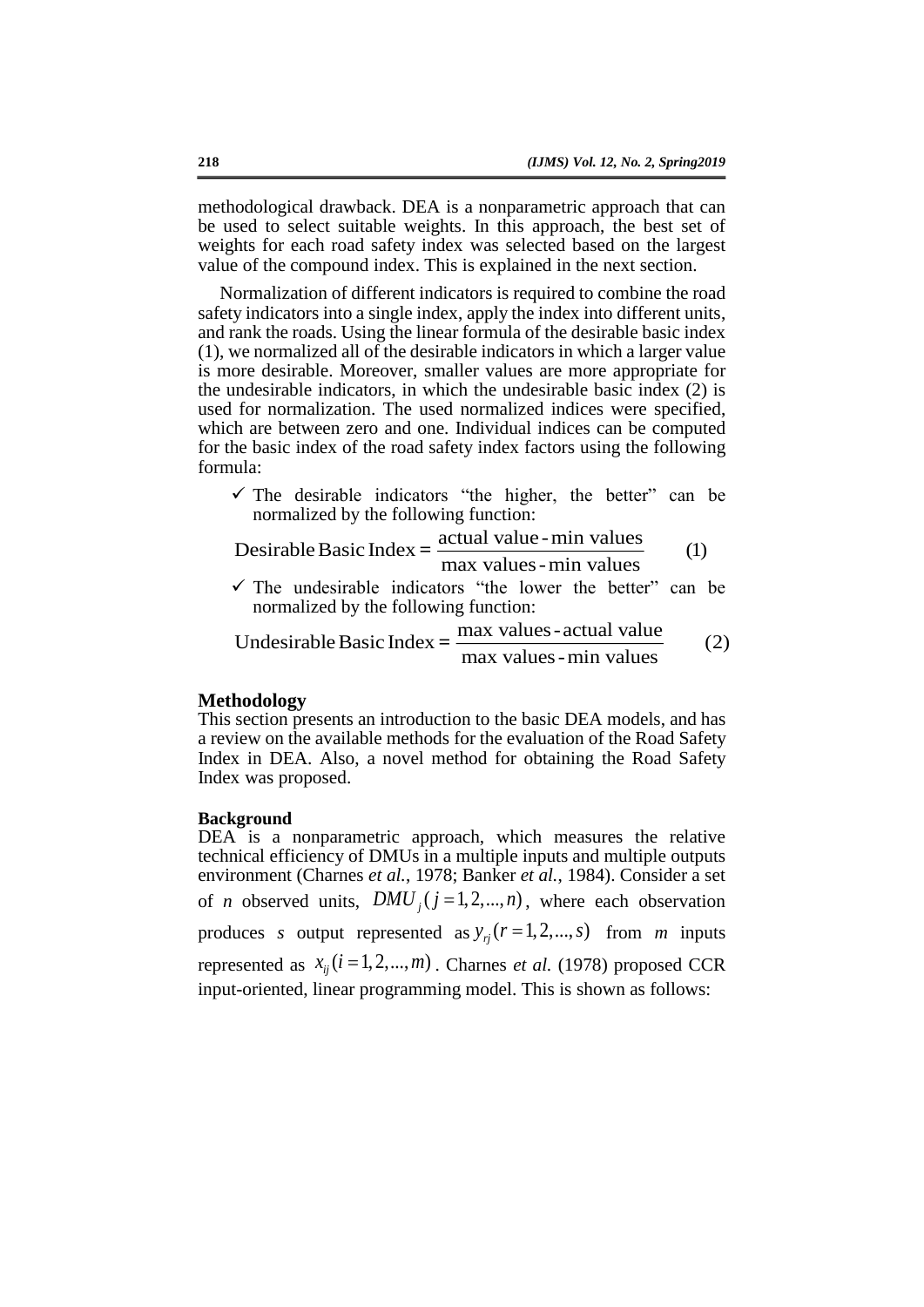$$
\max \sum_{r=1}^{s} u_r y_{rk}
$$
\n
$$
s.t. \sum_{i=1}^{m} v_i x_{ik} = 1
$$
\n
$$
\sum_{r=1}^{s} u_r y_{ij} - \sum_{i=1}^{m} v_i x_{ij} \le 0; \qquad \forall j \qquad (3)
$$
\n
$$
u_r \ge 0; \qquad \forall r
$$
\n
$$
v_i \ge 0; \qquad \forall i
$$

Furthermore, Banker *et al.* (1984) improved the CCR model and made the BCC model, which is considered as the variable return to scale. In recent years, researchers have studied DEA for different applications such as road maintenance, transportation sector, health care, management, and public transport systems – for example, (Nakanishi and Falcocchio, 2004; Barnum *et al.*, 2008; Fallah-Fini *et al.*, 2012; Holmgren, 2013; Fu *et al.*, 2013; Georgiadis *et al.*, 2014; Roháčová, 2015; Li *et al.*, 2016; Tatari *et al.*, 2016).

In the production process of some applications, there may also exist undesirable factors such as electricity generators contributing to air pollution or waste, which are called undesirable outputs. In order to deal with the undesirable factors via DEA, several methods have been proposed according to the data transformation and directional distance functions and direct approaches (Scheel, 2001). Seiford and Zhu (2002) proposed a method to incorporate the undesirable outputs based on the data transformation. They applied additional DEA models in which the undesirable outputs are treated as outputs and whose efficiency evaluation is reduced. Moreover, Fare and Grosskopf (2004) presented an alternative approach to handle the undesirable factors using a directional distance function. They applied weak and strong disposability assumptions to deal with the undesirable factors. One of the proposed direct approaches to take into account the undesirable factors is presented by Korhonen and Luptacik (2004) which considers all outputs as the composite weighted sum. In fact, the undesirable outputs are directly incorporated into the assigned model. Moreover, some studies have been carried out to assess DMUs in the presence of undesirable outputs (Liu *et al.* (2010); Puri and Yadav, 2016; Kao and Hwang, 2017; Izadikhah and Saen, 2018).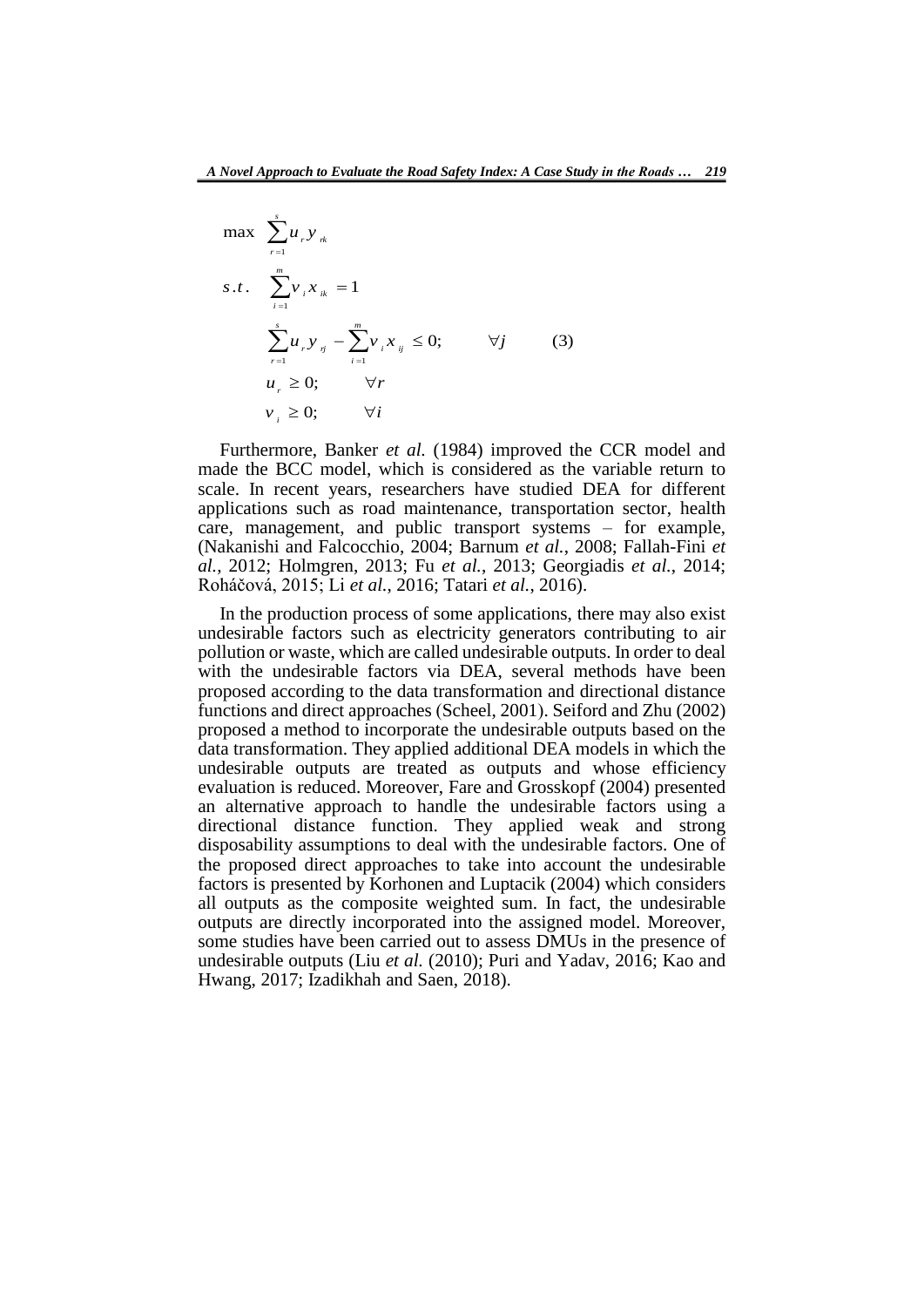Some researchers have chosen DEA to study road safety efficiency including Odeck, 2006; Hermans *et al.* (2008, 2009), Shen *et al.* (2011), Shen *et al.* (2012), and Shen *et al.* (2013). Odeck (2006) used DEA approach to study his opinions in the transport sector in regard to the road safety. Hermans *et al.* (2008) studied the road safety performance in the construction process using factor analysis, analytic hierarchy process, and DEA approach. Hermans *et al.* (2009) presented benchmarking of road safety using DEA and considering the different risk aspects of road safety system. Shen *et al.* (2011) proposed a generalized multiple layers DEA model to improve multilayer hierarchical structures of inputs and outputs. Shen *et al.* (2012) evaluated road safety risk applying a DEA-based road safety model and using the cross-efficiency method as well as the categorical DEA model. In fact, although they used the proposed method to evaluate the road safety risk in the European Union countries and their study had many strong aspects, some concerns about the study have been pointed out.

In this study, a novel approach is proposed to evaluate road safety index, which includes several features as follows.

- i. Road safety index is evaluated through the consideration of all risk factors on the roads, using road safety indicators.
- ii. Desirable indicators and undesirable indicators are introduced for every road under study.
- iii. According to the DEA approach, a new method is proposed to compute road safety index.
- iv. Obtained optimal index is applied to identify the efficient and inefficient roads.
- v. Strategies are suggested for each of the inefficient roads to improve their safety.

#### **Proposed approach**

Road safety index is a multifaceted index which is calculated using three major components, including road user behavior, vehicle safety, and road infrastructure effects. In this regard, the chosen road safety indicators are considered in two groups, i.e. the desirable and undesirable indicators. In this paper, a new method is proposed to evaluate the road safety performance using DEA approach. The proposed method applies to compute the weight of road safety index for its components. Indeed, the components weights are evaluated, the sum of the weighted desirable indicators is maximized, and at the same time the sum of the weighted undesirable indicators is minimized.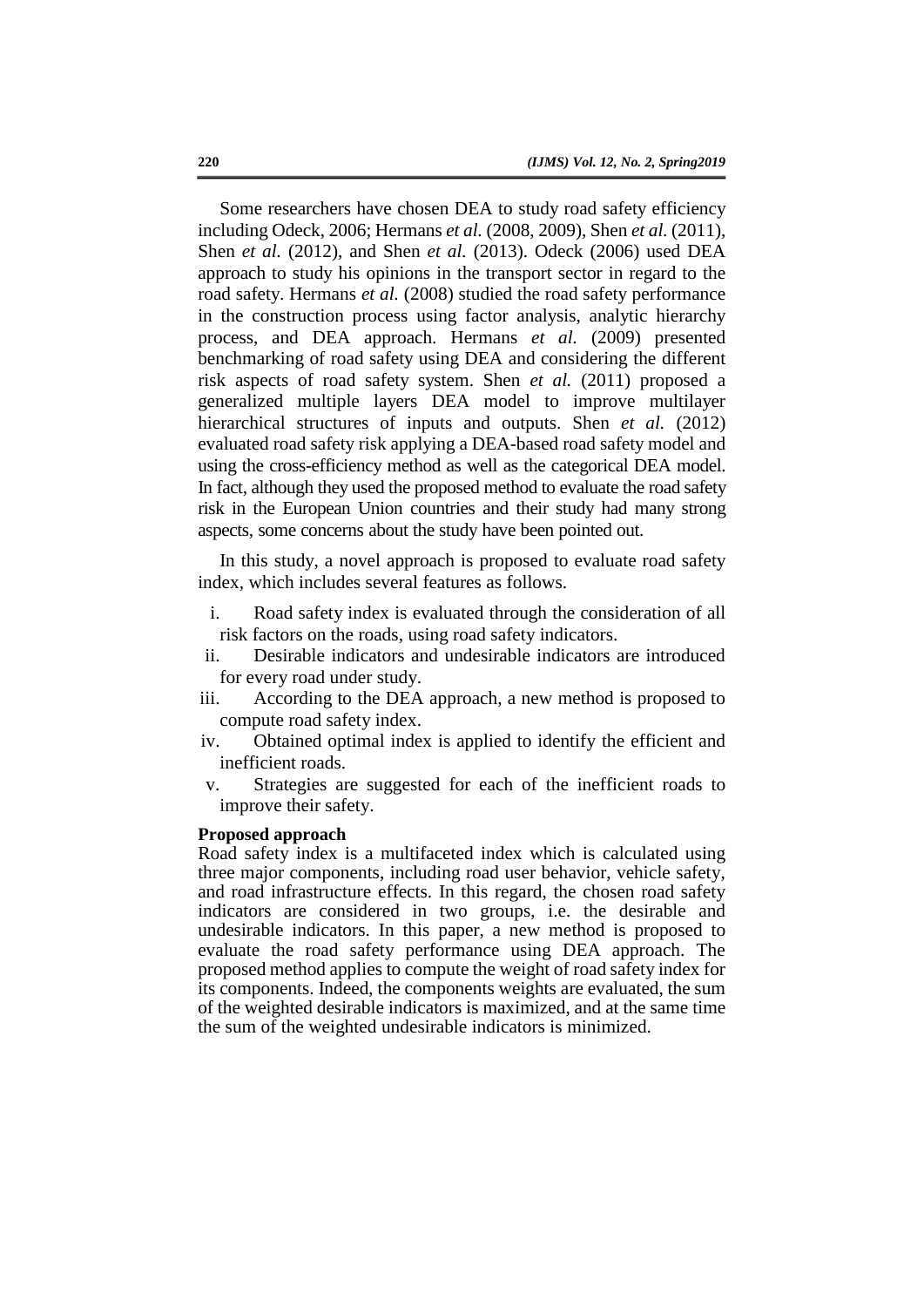According to the proposed DEA model, the most appropriate weights are selected for each road, so that it has the highest value of the compound index. The road safety index is benchmarked for every road against the best performance from other roads.

Suppose that the performance of *n* units (DMUs) is evaluated to obtain an optimal composite index. Let  $y_{ij}$  be the value of the desirable indicator  $\mathbf{r}$  ( $r = 1, 2, ..., m$ ) for unit  $\mathbf{j}$  ( $j = 1, 2, ..., n$ ), and  $y_{ij}^b$  be the value of the undesirable indicator  $\mathbf{t}$  *(t = 1, 2, ..., s)* for unit **j**. Furthermore, suppose that  $w_r$  is the vector of desirable indicator r, and  $w_t^b$  is the vector of the undesirable indicator **t**.

In this study, an index-maximizing model is proposed to calculate an ideal value of the composite index of *DMUk*, which can be measured by the optimal objective function value of the following LP model.

$$
CI_{k} = \max \sum_{r=1}^{m} w_{r} y_{rk} - \sum_{t=1}^{s} w_{t}^{b} y_{tk}^{b}
$$
  

$$
S.t. \sum_{r=1}^{m} w_{r} y_{rj} - \sum_{t=1}^{s} w_{t}^{b} y_{tj}^{b} \le 1; \quad \forall j
$$
  

$$
w_{r} \ge \varepsilon; \qquad \forall r
$$
  

$$
w_{t}^{b} \ge \varepsilon; \qquad \forall t
$$
 (4)

The sum of the weighted component indices is constrained to be less or equal to 1 for all the units. The infinitesimal  $\mathcal E$  is introduced to assure that none of the weights will take a zero value. The linear model (4) is an additional model that calculated the optimal weights  $w_r$ , and

 $w_t^b$  of the desirable indicators and the undesirable indicator, respectively. In addition, this model computes the maximum value of the sum of the weighted composite index, in which the undesirable factors are considered as negative weights. Moreover, model (4) is equivalent to an input-oriented DEA model that includes *m* desirable outputs, *s* undesirable outputs and one dummy input of 1 for all the DMUs.

All said, the proposed model can now be applied to evaluate the road safety index. The proposed model is a mathematical programming problem in light of nonparametric DEA methodology that constructs suitable weights for aggregation. Thus, an equitable assessment is obtained for road safety performance.

In this respect, the desirable and undesirable indicators are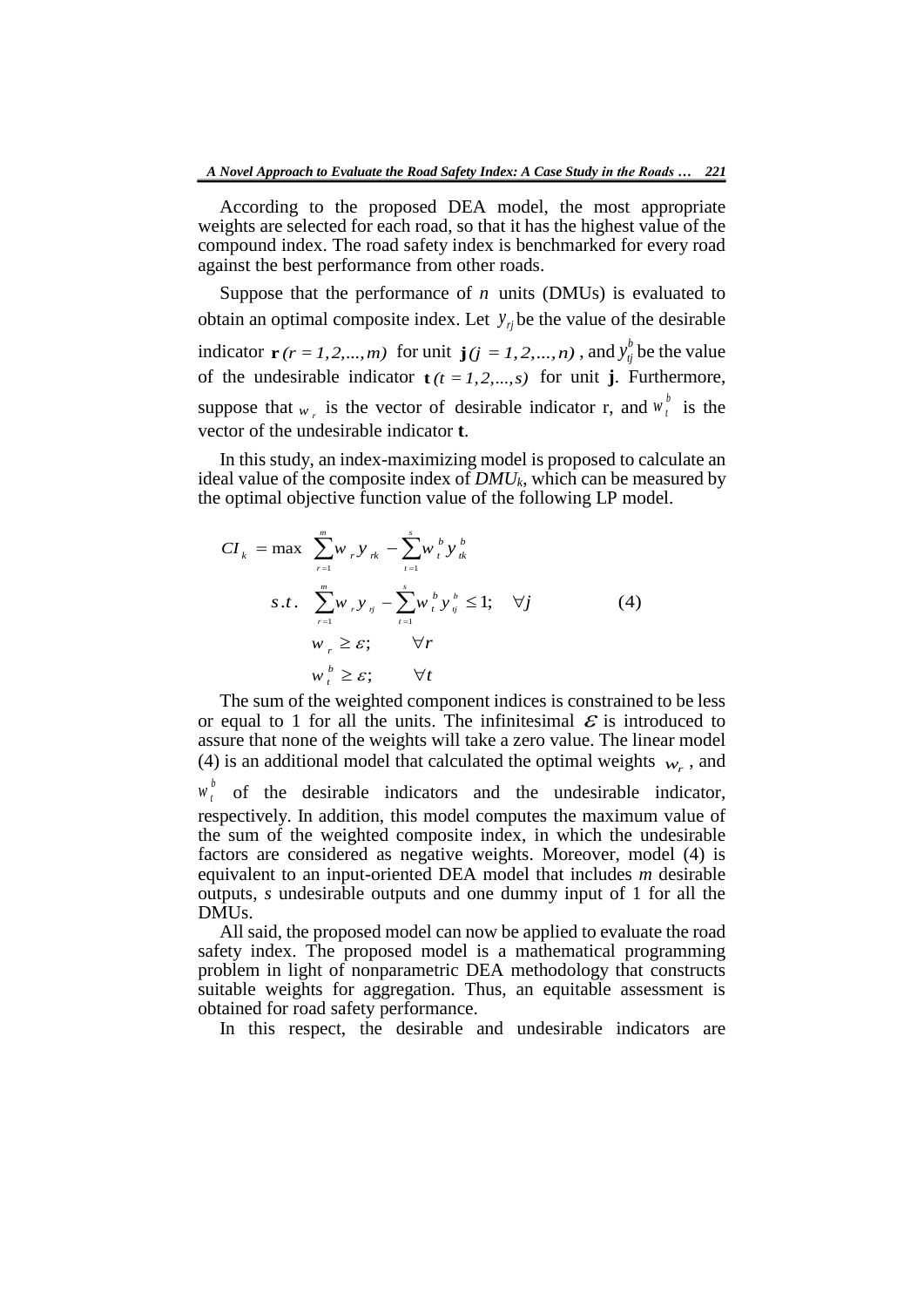considered as follows:

## **Desirable indicators:**

- Road infrastructure Indicator: Total number of underpasses and overpasses (RI),
- Trauma Care Indicator: Number of emergency and Red Crescent staff on the road. (TCI),
- Visibility (Daytime Running Lights Indicator): The length of road lighting (DRLI),
- Speed Control Indicator: Number of surveillance and speed control cameras (SCI),
- Traffic Signs Indicator: Number of traffic signs (TSI).

# **Undesirable indicators:**

- Unauthorized Speed Indicator: Number of accidents due to the unauthorized speed (USI),
- Protective Systems Indicator: Non-fastened seat belt rate (PSI),
- Vehicle Indicator: The fleet is over 20 years old (VI), and
- Black Spot Points Indicator: Number of black spot points (BSPI).

According to the proposed model (4), by the use of the foregoing indicators, a new linear model is presented to calculate the optimal road safety index as follows:

$$
RSI_{k} = \max \left[ \begin{array}{c} (w_{_{RI}}RI_{_{k}} + w_{_{TCI}}TCI_{_{k}} + w_{_{DRLI}}DRLI_{_{k}} + w_{_{SCI}}SCI_{_{k}} + w_{_{TSI}}TSI_{_{k}}) \\ - (w_{_{USI}}USI_{_{k}} - w_{_{PSI}}PSI_{_{k}} - w_{_{VI}}VI_{_{k}} - w_{_{BSPI}}BSPI_{_{k}}) \end{array} \right]
$$
  
s.t. 
$$
\left[ \begin{array}{c} (w_{_{RI}}RI_{_{j}} + w_{_{TCI}}TCI_{_{j}} + w_{_{DRLI}}DRLI_{_{j}} + w_{_{SCI}}SCI_{_{j}} + w_{_{TSI}}TSI_{_{j}}) \\ - (w_{_{USI}}USI_{_{j}} - w_{_{PSI}}PSI_{_{j}} - w_{_{VI}}VI_{_{j}} - w_{_{BSPI}}BSPI_{_{j}}) \le 1; \quad \forall j \\ w_{_{TCI}}, \ w_{_{DRLI}}, \ w_{_{SCI}}, \ w_{_{TSI}}, \ w_{_{USI}}, \ w_{_{PSI}}, \ w_{_{VI}}, \ w_{_{BSPI}} \ge 0 \end{array} \right] \tag{5}
$$

## **Theorem 1:**

The feasible region of linear programming model (5) is nonempty, and the optimal objective function value is less than or equal to one.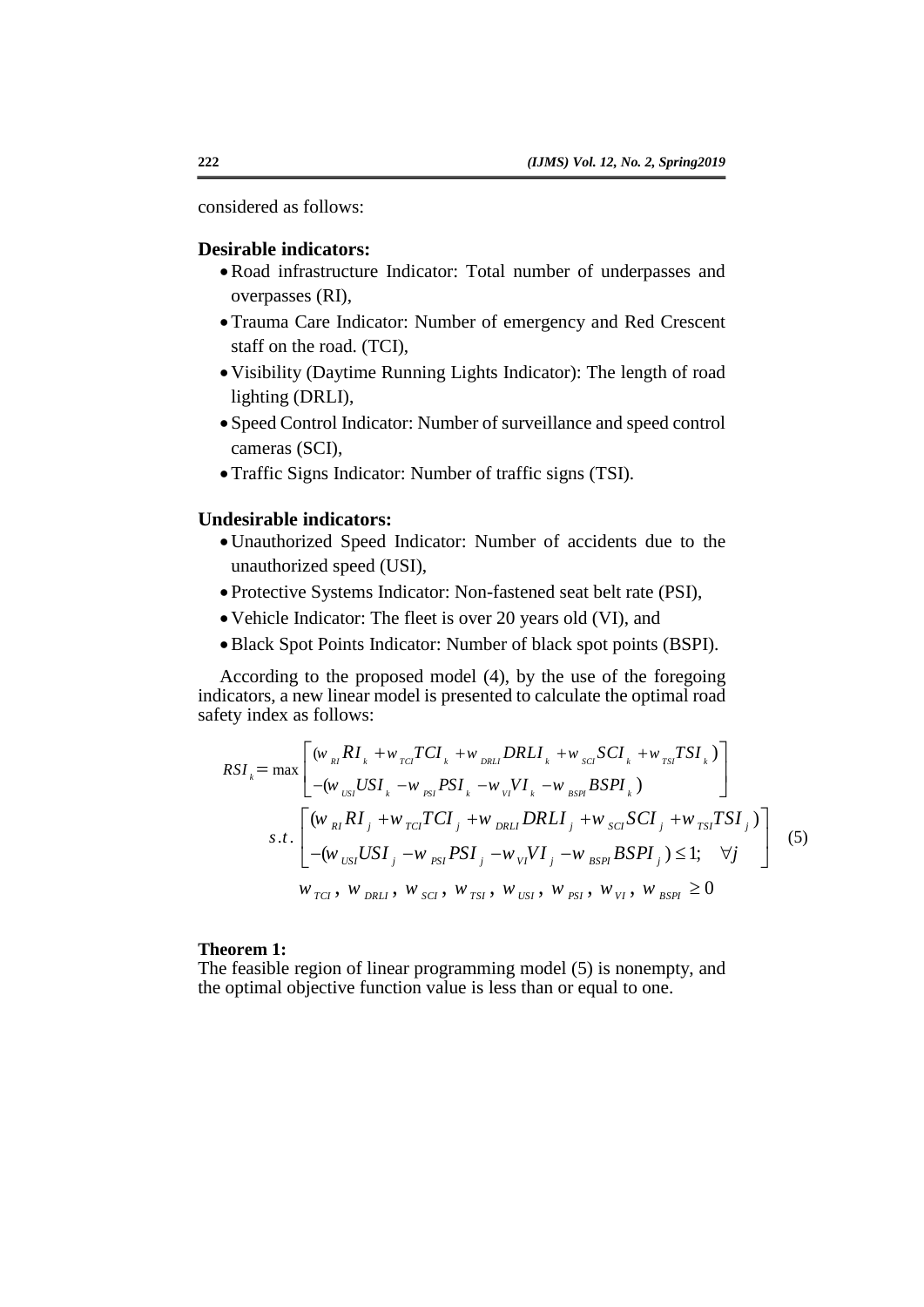#### **Proof:**

In order to prove that the feasible region for linear programming model (5) is nonempty, a feasible solution is introduced. Consider a particular solution for the linear model (5) where solution for the linear model (5) where In order to prove that the feasible region for linear programming model<br>
(5) is nonempty, a feasible solution is introduced. Consider a particular<br>
solution for the linear model (5) where<br>  $w_{rcI} = 0$ ,  $w_{DRLI} = 0$ ,  $w_{\text{S$ Thus, this particular solution is also feasible for the model (5). Therefore, the feasible region of model (5) is nonempty. Now, suppose example region of model (5) is not<br> $\sum_{n=1}^{\infty} w_n^*$  .  $\sum_{n=1}^{\infty} w_n^*$   $\sum_{n=1}^{\infty} w_n^*$   $\sum_{n=1}^{\infty} w_n^*$   $\sum_{n=1}^{\infty} w_n^*$ Thus, this particular solution is also feasible for the model (5).<br>Therefore, the feasible region of model (5) is nonempty. Now, suppose  $w_{TCI}^*$ ,  $w_{DRLI}^*$ ,  $w_{SGI}^*$ ,  $w_{TSI}^*$ ,  $w_{TSI}^*$ ,  $w_{PSI}^*$ ,  $w_{VI}^*$ ,  $w_{BSPI}^$ solution in (5). According to the constraint of the model (5) and the presented particular solution, the optimal objective function value  $0 \leq RSI_k \leq 1$ . This completes the proof.

The optimal objective function value of the proposed linear model (5) is used for measuring the road safety index and is used to recognize the efficient and inefficient roads. Moreover, a definition of the efficient roads is required to specify an efficient road. This is provided as follows:

**Definition 1**: A road is defined as an efficient road in terms of the road safety performance, when it is obtained the most value of road safety index. That is, the optimal value obtained from  $RST_k$  for the efficient road is equal to 1 based on the proposed model (5).

Furthermore, this method can be used to construct an improvement strategy for the inefficient roads. The dual problem (envelopment form) of the proposed index-maximizing model (5) is provided to suggest the improvement strategy as follows:

$$
CI_{k} = \min \sum_{j=1}^{n} \lambda_{j}
$$
\n
$$
s.t. \sum_{j=1}^{n} \lambda_{j} RI_{j} \ge RI_{k}, \sum_{j=1}^{n} \lambda_{j} TCI_{j} \ge TCI_{k}, \sum_{j=1}^{n} \lambda_{j} DRLI_{j} \ge DRLI_{k},
$$
\n
$$
\sum_{j=1}^{n} \lambda_{j} SCI_{j} \ge SCI_{k}, \sum_{j=1}^{n} \lambda_{j} TSI_{j} \ge TSI_{k}, \sum_{j=1}^{n} \lambda_{j} PSI_{j} \le PSI_{k},
$$
\n
$$
\sum_{j=1}^{n} \lambda_{j} USI_{j} \le USI_{k}, \sum_{j=1}^{n} \lambda_{j} VI_{j} \le VI_{k}, \sum_{j=1}^{n} \lambda_{j} BSPI_{j} \le BSPI_{k},
$$
\n
$$
\lambda_{j} \ge 0; \forall j
$$
\n(6)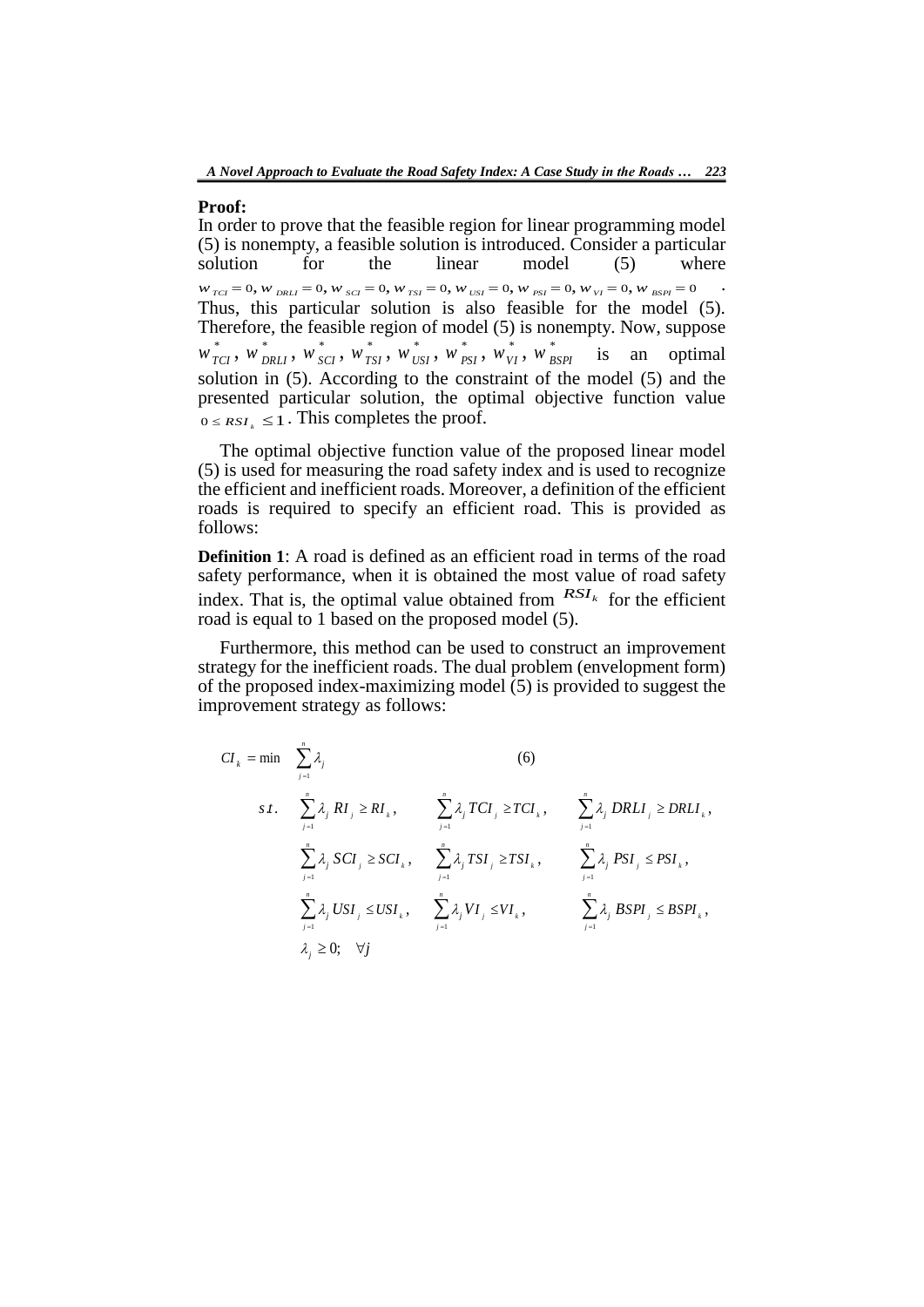## **Case Study**

East Azerbaijan is a border province that has always been considered as an important province due to its location and the importance of transportation. This province is located in the neighborhood of the South Caucasus region, on the ground and railway transportation route from Iran to Europe. The connection of its major and central cities to the peripheral and border regions is established through provincial roads. Thus, an exact study of the road performance of this province is important in order to analyze the road safety and improve its performance. In this regard, 41 roads of East Azerbaijan Province are evaluated. The required data for the considered indicators was obtained from available sources including WHO, the Department of Roads and Urban Development of East Azerbaijan province, and Iran Road Maintenance and Transportation Organization. The selected roads for this study are listed in Table 1.

| Table 1. Roads of East Azerbaijan Province in Iran                                  |            |                                                |            |  |  |  |  |  |  |  |
|-------------------------------------------------------------------------------------|------------|------------------------------------------------|------------|--|--|--|--|--|--|--|
| Road                                                                                | <b>DMU</b> | Road                                           | <b>DMU</b> |  |  |  |  |  |  |  |
| <b>Tabriz - Sufian</b>                                                              | 1          | Jolfa - Poldasht                               | 22         |  |  |  |  |  |  |  |
| Ilkhchi - Azarshahr                                                                 | 2          | Tabriz - Zanjan<br>Highway (Mianeh -<br>Zanjan | 23         |  |  |  |  |  |  |  |
| Tabriz – Islami island<br>(junction of Khaseban- Lake<br>Urmia Bridge)              | 3          | $Sarcham -$<br>Khalkhal T-junction             | 24         |  |  |  |  |  |  |  |
| Tabriz-Zanjan Highway<br>(Tabriz-Hashtrood)                                         | 4          | Mianeh - Zanjan<br>(old road)                  | 25         |  |  |  |  |  |  |  |
| Tabriz - Zanjan Highway<br>(Hashtrood - Mianeh)                                     | 5          | Bonab-<br>Ajabshir                             | 26         |  |  |  |  |  |  |  |
| Bostanabad - Tabriz (Old<br>Road)                                                   | 6          | Bonab-<br>Malekan                              | 27         |  |  |  |  |  |  |  |
| Tabriz - Ilkhchi                                                                    | 7          | Malekan -<br>Miandoab                          | 28         |  |  |  |  |  |  |  |
| <b>First Part of Tabriz -</b><br>Zanjan Highway (Kasai<br>highway - Shiboli tunnel) | 8          | Heris - Heris T-<br>junction                   | 29         |  |  |  |  |  |  |  |
| <b>Western Ring road of</b><br><b>Tabriz - Sufian</b>                               | 9          | Heris-Ahar T-<br>junction                      | 30         |  |  |  |  |  |  |  |
| Azarshahr - Ajabshir                                                                | 10         | Sarab -<br><b>Bostanabad</b>                   | 31         |  |  |  |  |  |  |  |
| Tabriz - Ahar                                                                       | 11         | Bostanabad -<br>Mianeh                         | 32         |  |  |  |  |  |  |  |
| Ahar - Kaleybar                                                                     | 12         | Tabriz -<br>Bostanabad                         | 33         |  |  |  |  |  |  |  |

**Table 1. Roads of East Azerbaijan Province in Iran**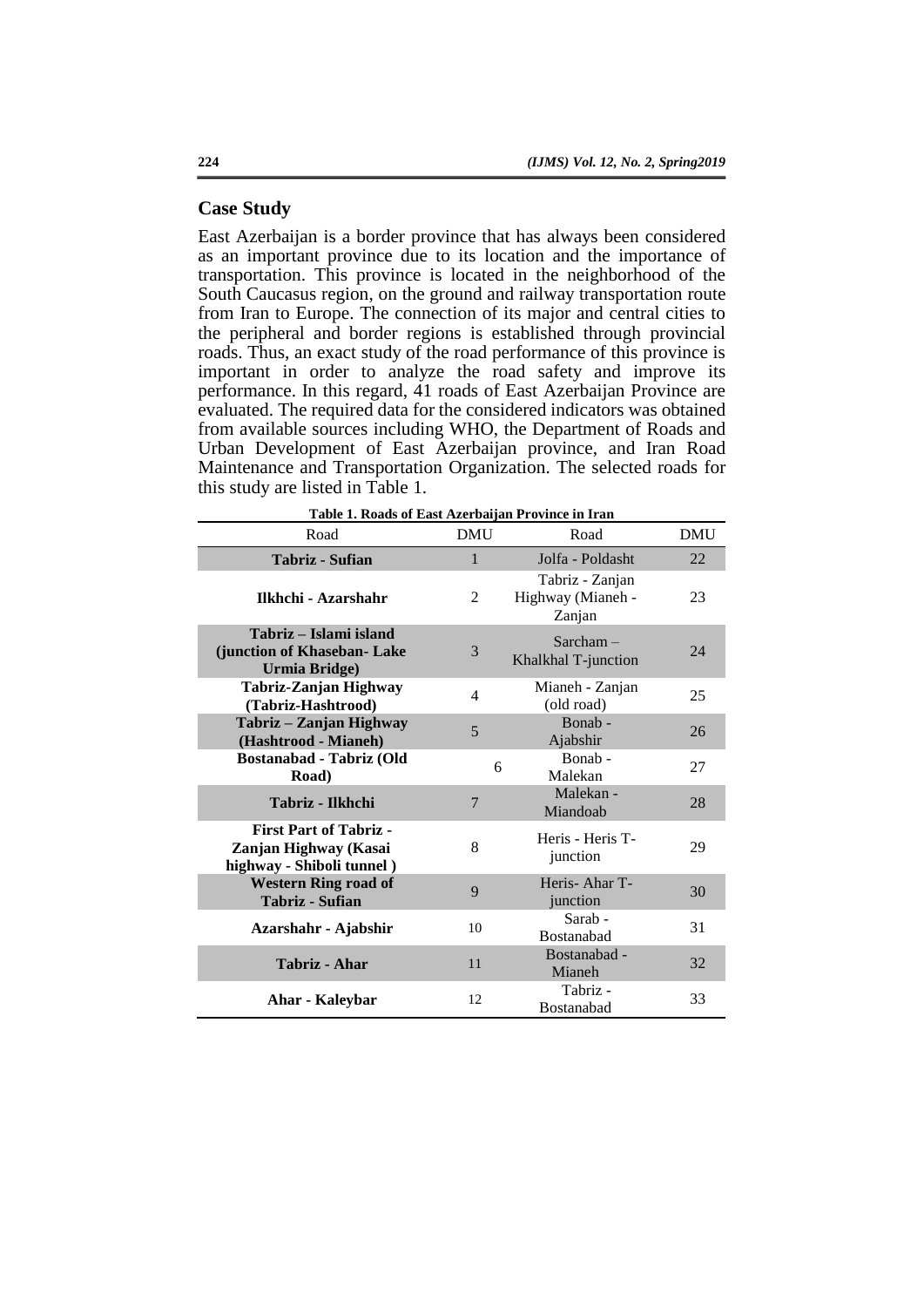|                                    |    | Highway<br>(Shibolitunnel)                   |    |
|------------------------------------|----|----------------------------------------------|----|
| Ahar - Meshginshahr                | 13 | Mianeh -<br>QarahAghaj                       | 34 |
| Ahar - Hurand                      | 14 | Sufian -<br>Shabestar                        | 35 |
| Sarab - Nir                        | 15 | Sufian - Marand                              | 36 |
| Hashtrood - Maragheh               | 16 | Shabestar -<br>Tasuj                         | 37 |
| <b>Maragheh - Bonab</b>            | 17 | Tasuj - Salmas                               | 38 |
| Jolfa - Marand                     | 18 | Kaleybar -<br>Jananlu                        | 39 |
| <b>Marand - Koshksaray</b>         | 19 | Khajeh -<br>Varzaqan                         | 40 |
| Spacecraft - Ovagli T-<br>junction | 20 | Khajeh T-<br>junction - Heris T-<br>junction | 41 |
| Jolfa - Nurduz                     | 21 |                                              |    |

*A Novel Approach to Evaluate the Road Safety Index: A Case Study in the Roads … 225*

The considered indicators are Road Infrastructure Indicator (RI), Trauma Care Indicator (TCI), Daytime Running Lights Indicator (DRLI), Speed Control Indicator (SCI), Traffic Signs Indicator (TSI), (PSI), Vehicle Indicator (VI), Black Spot Points Indicator, Unauthorized Speed Indicator (USI), and Protective Systems Indicator (BSPI). Since, the indicators are expressed in different measurement units, the standardized indicator values are used to evaluate these indicators. The normalized indicator values are listed in Table 2.

|                         |        |                | <b>Desirable Indicators</b> |                | <b>Undesirable Indicators</b> |              |            |              |        |  |
|-------------------------|--------|----------------|-----------------------------|----------------|-------------------------------|--------------|------------|--------------|--------|--|
| <b>DMU</b>              | RI     | <b>TCI</b>     | <b>DRLI</b>                 | <b>SCI</b>     | <b>TSI</b>                    | <b>USI</b>   | <b>PSI</b> | <b>BSPI</b>  | VI     |  |
| 1                       | 0.3333 | 0.125          | 0.75                        | 0.2857         | 0.2326                        | 0.4902       | 0.5637     | $\mathbf{0}$ | 0.2938 |  |
| $\overline{2}$          | 0.2667 | 0.375          | 0.25                        | 0.1429         | 0.2093                        | 0.3529       | 0.2762     | $\mathbf{0}$ | 0.0565 |  |
| 3                       | 0.0667 | 0.375          | $\overline{0}$              | $\overline{0}$ | 0.2791                        | 0.0784       | 0.0446     | $\mathbf{0}$ | 0.0011 |  |
| $\overline{\mathbf{4}}$ | 1      | 0.375          | 0.05                        | $\mathbf{1}$   |                               | 0.0588       | 0.1760     | 0.7143       | 0.0124 |  |
| 5                       | 0.4    | 0.25           | 0.05                        | 0.4286         | 0.4651                        | 0.0196       | 0.2767     | 0.7143       | 0.1898 |  |
| 6                       | 0.3333 | 0.25           |                             | 0.1429         | 0.4884                        | 0.2353       | 0.3876     | 0.2857       | 0.9096 |  |
| 7                       | 0.2    | 0.75           | 0.35                        | 0.2857         | 0.1860                        | 0.4902       | 1          | $\mathbf{0}$ | 0.5706 |  |
| 8                       | 0.2    | 0.125          | $\overline{0}$              | 0.1429         | 0.1628                        | 0.1765       | 0.2942     | 0.1429       | 0.1718 |  |
| 9                       | 0.2667 | $\overline{0}$ | $\mathbf{0}$                | $\overline{0}$ | 0.0930                        | $\mathbf{0}$ | 0.1547     | $\mathbf{0}$ | 0.1763 |  |
| 10                      | 0.1333 | 0.25           | $\mathbf{0}$                | 0.1429         | 0.3953                        | 0.2353       | 0.1212     | 0.4286       | 0.3040 |  |
| 11                      | 0.1333 | 0.125          | 0.25                        | 0.4286         | 0.1395                        | 0.3137       | 0.6897     | 0.4286       | 1      |  |

**Table 2. Values for the selected indicators of Road Safety Index**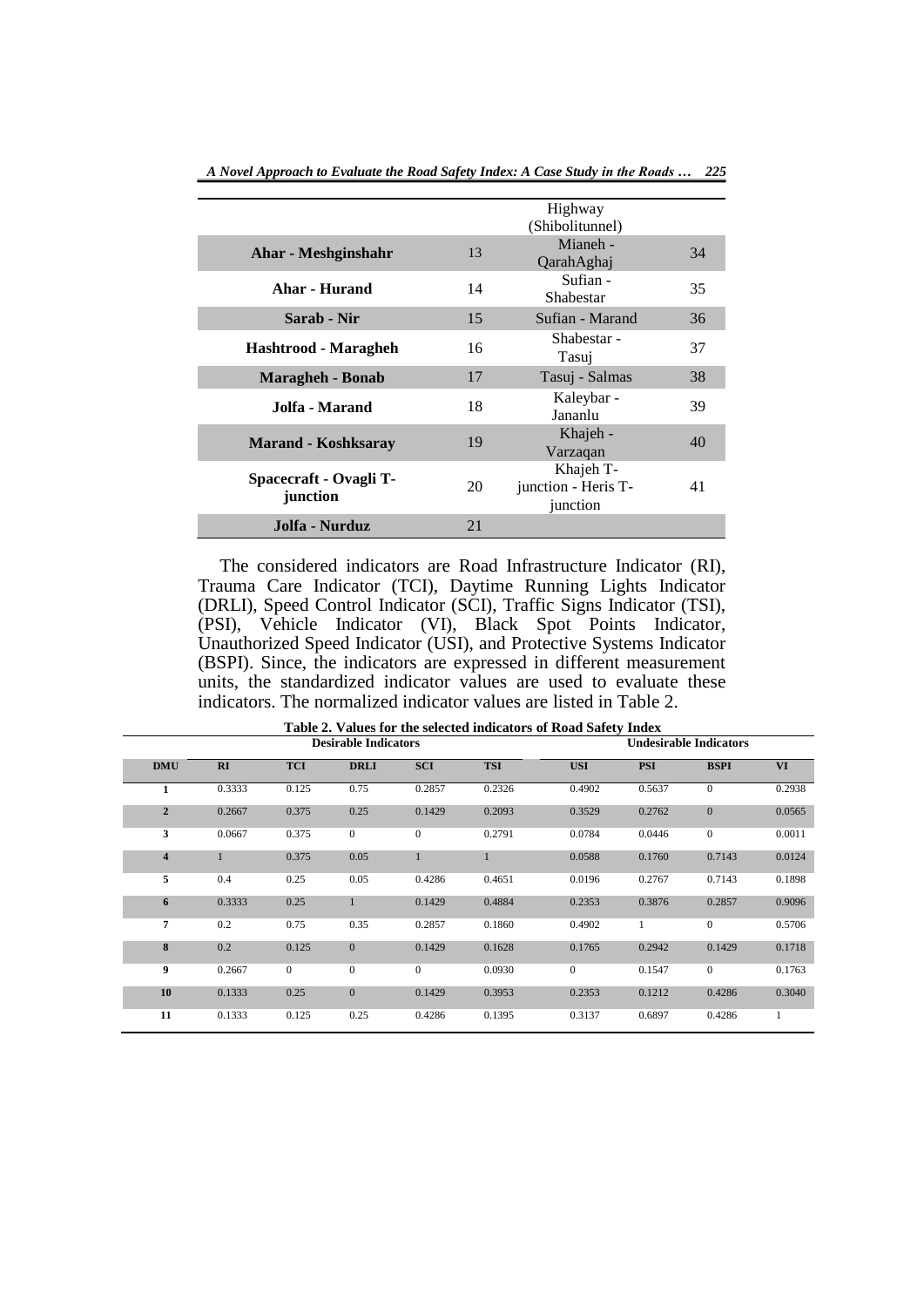|        | 226              |                |                  | (IJMS) Vol. 12, No. 2, Spring2019 |                |              |                |                  |                  |  |  |  |
|--------|------------------|----------------|------------------|-----------------------------------|----------------|--------------|----------------|------------------|------------------|--|--|--|
|        |                  |                |                  |                                   |                |              |                |                  |                  |  |  |  |
| 12     | $\boldsymbol{0}$ | 0.375          | 0.1              | 0.1429                            | 0.6047         | 0.4902       | 0.0507         | 0.1429           | 0.0441           |  |  |  |
| 13     | $\boldsymbol{0}$ | 0.25           | $\boldsymbol{0}$ | $\overline{0}$                    | 0.0465         | 0.1961       | 0.1182         | 0.1429           | 0.0542           |  |  |  |
| 14     | $\boldsymbol{0}$ | 0.125          | $\mathbf{0}$     | $\overline{0}$                    | 0.3023         | 0.1961       | $\overline{0}$ | 0.1429           | 0.0339           |  |  |  |
| 15     | $\boldsymbol{0}$ | 0.25           | 0.1              | 0.1429                            | 0.0233         | 0.2745       | 0.2582         | 0.1429           | 0.1661           |  |  |  |
| 16     | 0.2              | 0.5            | 0.4              | 0.1429                            | 0.5116         | $\mathbf{1}$ | 0.6273         | 0.8571           | 0.0102           |  |  |  |
| 17     | 0.1333           | 0.25           | 0.15             | $\boldsymbol{0}$                  | $\overline{0}$ | 0.0196       | 0.1866         | 0.1429           | 0.1345           |  |  |  |
| 18     | 0.1333           | 0.25           | $\mathbf{0}$     | 0.1429                            | 0.4884         | 0.2549       | 0.5348         | $\mathbf{0}$     | 0.9944           |  |  |  |
| 19     | $\mathbf{0}$     | 0.25           | $\mathbf{0}$     | $\overline{0}$                    | 0.1163         | 0.3529       | 0.7915         | $\mathbf{0}$     | 0.7085           |  |  |  |
| $20\,$ | $\boldsymbol{0}$ | 0.125          | $\boldsymbol{0}$ | 0.1429                            | 0.1628         | 0.1765       | 0.3502         | $\mathbf{0}$     | 0.0350           |  |  |  |
| 21     | $\boldsymbol{0}$ | 0.5            | $\boldsymbol{0}$ | $\boldsymbol{0}$                  | 0.2558         | 0.2745       | 0.0921         | $\mathbf{0}$     | 0.0226           |  |  |  |
| 22     | $\boldsymbol{0}$ | 0.125          | $\boldsymbol{0}$ | $\overline{0}$                    | 0.0233         | 0.0392       | 0.0368         | $\boldsymbol{0}$ | 0.0305           |  |  |  |
| 23     | 0.4              | 0.25           | $\boldsymbol{0}$ | 0.2857                            | 0.5349         | 0.0196       | 0.2642         | 0.2857           | 0.2023           |  |  |  |
| 24     | $\mathbf{0}$     | 0.25           | $\mathbf{0}$     | $\overline{0}$                    | 0.1628         | 0.1373       | 0.1191         | 0.1429           | 0.1797           |  |  |  |
| 25     | 0.2              | 0.375          | $\boldsymbol{0}$ | 0.1429                            | 0.2326         | 0.4706       | 0.1326         | $\mathbf{0}$     | 0.1345           |  |  |  |
| 26     | 0.1333           | 0.125          | $\boldsymbol{0}$ | $\boldsymbol{0}$                  | 0.2093         | 0.2941       | 0.1757         | 0.1429           | 0.0701           |  |  |  |
| 27     | 0.1333           | 0.125          | $\boldsymbol{0}$ | $\overline{0}$                    | 0.1628         | 0.4314       | 0.1866         | 0.5714           | 0.2859           |  |  |  |
| 28     | 0.0667           | 0.125          | $\boldsymbol{0}$ | 0.1429                            | 0.1163         | 0.0588       | 0.2193         | 0.1429           | 0.1469           |  |  |  |
| 29     | 0.0667           | 0.25           | $\boldsymbol{0}$ | $\overline{0}$                    | 0.0698         | 0.1373       | $\overline{0}$ | $\overline{0}$   | 0.0621           |  |  |  |
| 30     | $\boldsymbol{0}$ | 0.25           | $\boldsymbol{0}$ | 0.1429                            | 0.1395         | 0.1176       | 0.1436         | 0.1429           | 0.0599           |  |  |  |
| 31     | $\mathbf{0}$     | 0.625          | $\mathbf{0}$     | $\overline{0}$                    | 0.3488         | 0.6078       | 0.3104         | 0.5714           | 0.2215           |  |  |  |
| 32     | 0.0667           | 0.625          | 0.2              | 0.1429                            | 0.6279         | 0.1765       | 0.2199         | $\mathbf{1}$     | 0.3198           |  |  |  |
| 33     | $\mathbf{0}$     | $\overline{0}$ | 0.2              | $\boldsymbol{0}$                  | 0.0233         | $\mathbf{0}$ | 0.3125         | 0.1429           | 0.1695           |  |  |  |
| 34     | 0.0667           | 0.375          | $\boldsymbol{0}$ | $\mathbf{0}$                      | 0.6047         | 0.2353       | 0.0317         | $\overline{0}$   | 0.2271           |  |  |  |
| 35     | 0.1333           | 0.375          | $\boldsymbol{0}$ | $\boldsymbol{0}$                  | 0.2791         | 0.1176       | 0.1849         | 0.1429           | 0.0260           |  |  |  |
| 36     | 0.3333           | 0.25           | 0.35             | 0.1429                            | 0.2326         | 0.7059       | 0.2759         | $\overline{0}$   | 0.0339           |  |  |  |
| 37     | $\overline{0}$   | 0.375          | $\boldsymbol{0}$ | 0.1429                            | 0.1163         | 0.0980       | 0.0790         | 0.5714           | 0.1729           |  |  |  |
| 38     | 0.0667           | 0.125          | $\mathbf{0}$     | $\overline{0}$                    | $\overline{0}$ | $\mathbf{0}$ | 0.0032         | $\mathbf{0}$     | 0.0215           |  |  |  |
| 39     | $\boldsymbol{0}$ | $\mathbf{1}$   | $\boldsymbol{0}$ | $\boldsymbol{0}$                  | 0.1395         | 0.2157       | $\overline{0}$ | $\mathbf{0}$     | 0.1220           |  |  |  |
| 40     | $\boldsymbol{0}$ | 0.5            | $\boldsymbol{0}$ | $\boldsymbol{0}$                  | 0.1628         | 0.3529       | 0.0169         | $\boldsymbol{0}$ | 0.0362           |  |  |  |
| 41     | $\boldsymbol{0}$ | 0.25           | $\boldsymbol{0}$ | 0.1429                            | 0.1628         | 0.0784       | 0.1774         | 0.7143           | $\boldsymbol{0}$ |  |  |  |
|        |                  |                |                  |                                   |                |              |                |                  |                  |  |  |  |

The proposed model was applied to the indicators listed in Table 2. In this study, the proposed model was solved using GAMS software and CPLEX solver. The maximum value of the Road Safety Index was measured by the optimal objective function value of model (5). Obtained results are presented in Table 3.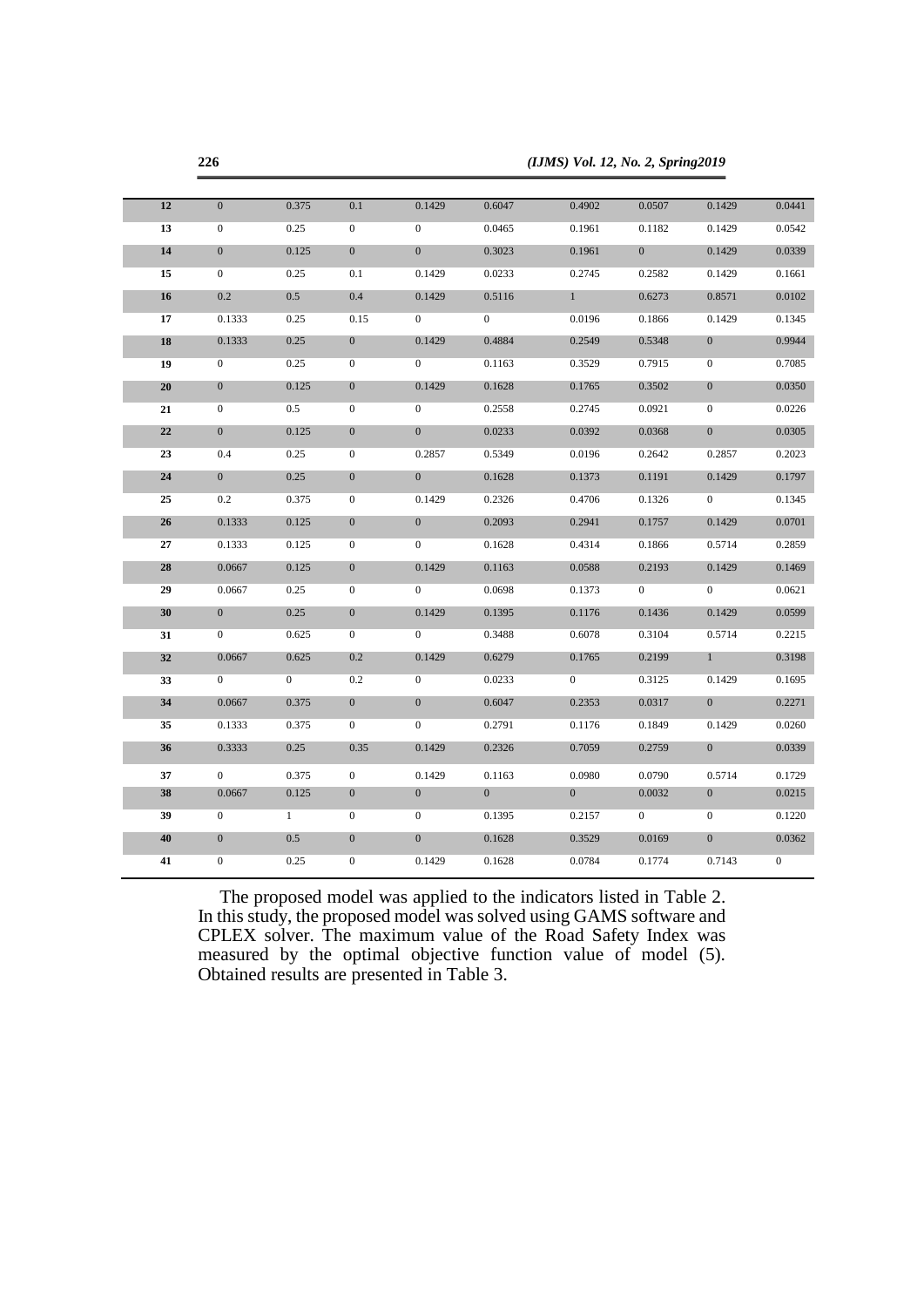| Table 3. RSI scores of 41 roads in the East Azerbaijan Province of Iran |                                     |                             |                    |                             |                             |              |                     |              |                     |              |                     |              |              |              |              |
|-------------------------------------------------------------------------|-------------------------------------|-----------------------------|--------------------|-----------------------------|-----------------------------|--------------|---------------------|--------------|---------------------|--------------|---------------------|--------------|--------------|--------------|--------------|
| Case                                                                    | $\mathbf{1}$                        | $\mathbf 2$                 | 3                  | 4                           | 5                           | 6            | 7                   | 8            | 9                   | 10           | 11                  | 12           | 13           | 14           | 15           |
| <b>DMU</b>                                                              | USI,<br>PSI,<br><b>BSPI</b><br>, VI | USI,<br>PSI,<br><b>BSPI</b> | USI,<br>PSI,<br>VI | USI,<br><b>BSPI</b><br>, VI | PSI,<br><b>BSPI</b><br>, VI | USI,<br>PSI, | USI,<br><b>BSPI</b> | USI,<br>VI   | PSI,<br><b>BSPI</b> | PSI,<br>VI   | <b>BSPI</b><br>, VI | <b>USI</b>   | PSI          | <b>BSPI</b>  | $\mbox{VI}$  |
| $\mathbf{1}$                                                            | $\mathbf{1}$                        | $\mathbf{1}$                | $\mathbf{1}$       | $\mathbf{1}$                | $\mathbf{1}$                | 0.921        | $1\,$               | $\mathbf{1}$ | $\mathbf{1}$        | $\mathbf{1}$ | $\mathbf{1}$        | 0.921        | 0.921        | $\mathbf{1}$ | $\mathbf{1}$ |
| $\mathbf 2$                                                             | $\,1$                               | $\,1$                       | $\mathbf{1}$       | $\,1$                       | $\mathbf{1}$                | 0.661        | $\mathbf{1}$        | $\,1$        | $\mathbf{1}$        | 0.825        | $\mathbf{1}$        | 0.648        | 0.661        | 0.927        | 0.751        |
| 3                                                                       | $\,1$                               | $1\,$                       | $\mathbf{1}$       | $\mathbf{1}$                | $\mathbf{1}$                | 0.525        | $\mathbf{1}$        | $\mathbf{1}$ | 0.706               | $\mathbf{1}$ | $\mathbf{1}$        | 0.525        | 0.525        | 0.664        | $\mathbf{1}$ |
| $\overline{\mathbf{4}}$                                                 | $1\,$                               | $\mathbf{1}$                | $\,1$              | $\mathbf{1}$                | $\,1$                       | $\mathbf{1}$ | $\mathbf{1}$        | $\,1$        | $\,1$               | $\,1$        | $\mathbf{1}$        | $1\,$        | $\mathbf{1}$ | $\,1$        | $\,1$        |
| 5                                                                       | $\,1$                               | $1\,$                       | $\mathbf{1}$       | $\mathbf{1}$                | 0.543                       | $\mathbf{1}$ | $\mathbf{1}$        | $\mathbf{1}$ | 0.543               | 0.543        | 0.543               | $\mathbf{1}$ | 0.543        | 0.543        | 0.543        |
| 6                                                                       | $\mathbf{1}$                        | $\,1$                       | $\,1$              | $\mathbf{1}$                | $\mathbf{1}$                | $\mathbf{1}$ | $\,1$               | $\,1$        | $\mathbf{1}$        | $\mathbf{1}$ | $\mathbf{1}$        | $1\,$        | $\mathbf{1}$ | $\,1$        | $\mathbf{1}$ |
| $\overline{7}$                                                          | $1\,$                               | $\mathbf{1}$                | $\mathbf{1}$       | $\mathbf{1}$                | $\mathbf{1}$                | $\mathbf{1}$ | $\mathbf{1}$        | $\mathbf{1}$ | $\mathbf{1}$        | $\mathbf{1}$ | $\mathbf{1}$        | $\mathbf{1}$ | $\mathbf{1}$ | $\mathbf{1}$ | $\mathbf{1}$ |
| 8                                                                       | 0.25                                | 0.25                        | 0.25               | 0.25                        | 0.25                        | 0.25         | 0.25                | 0.25         | 0.25                | 0.25         | 0.25                | 0.25         | 0.25         | 0.25         | 0.25         |
| 9                                                                       | $\mathbf{1}$                        | $\mathbf{1}$                | $\mathbf{1}$       | $\mathbf{1}$                | $\mathbf{1}$                | $\mathbf{1}$ | $\mathbf{1}$        | $\mathbf{1}$ | $\mathbf{1}$        | 0.267        | 0.800               | $\mathbf{1}$ | 0.267        | 0.800        | 0.267        |
| 10                                                                      | 0.488                               | 0.488                       | 0.488              | 0.488                       | 0.488                       | 0.488        | 0.488               | 0.488        | 0.488               | 0.488        | 0.488               | 0.488        | 0.488        | 0.488        | 0.488        |
| 11                                                                      | 0.626                               | 0.626                       | 0.626              | 0.626                       | 0.626                       | 0.626        | 0.626               | 0.626        | 0.626               | 0.626        | 0.626               | 0.626        | 0.626        | 0.626        | 0.626        |
| 12                                                                      | $\mathbf{1}$                        | $\mathbf{1}$                | $\mathbf{1}$       | $\mathbf{1}$                | $\mathbf{1}$                | $\mathbf{1}$ | 0.949               | 0.772        | $\mathbf{1}$        | $\mathbf{1}$ | $\mathbf{1}$        | 0.749        | $\mathbf{1}$ | 0.949        | 0.772        |
| 13                                                                      | 0.258                               | 0.258                       | 0.258              | 0.258                       | 0.258                       | 0.258        | 0.258               | 0.258        | 0.258               | 0.258        | 0.258               | 0.258        | 0.258        | 0.258        | 0.258        |
| 14                                                                      | $\mathbf{1}$                        | $\mathbf{1}$                | $\mathbf{1}$       | 0.377                       | $\mathbf{1}$                | $\mathbf{1}$ | 0.369               | 0.313        | $\mathbf{1}$        | $\mathbf{1}$ | 0.377               | 0.313        | $\mathbf{1}$ | 0.369        | 0.313        |
| 15                                                                      | 0.365                               | 0.365                       | 0.365              | 0.359                       | 0.365                       | 0.365        | 0.359               | 0.359        | 0.365               | 0.365        | 0.359               | 0.359        | 0.365        | 0.359        | 0.359        |
| 16                                                                      | $\mathbf{1}$                        | 0.939                       | $\mathbf{1}$       | $\mathbf{1}$                | $\mathbf{1}$                | 0.939        | 0.939               | $\mathbf{1}$ | 0.939               | $\mathbf{1}$ | $\mathbf{1}$        | 0.939        | 0.939        | 0.939        | $\mathbf{1}$ |
| 17                                                                      | $\mathbf{1}$                        | $\mathbf{1}$                | $\mathbf{1}$       | $\mathbf{1}$                | 0.421                       | $\mathbf{1}$ | $\mathbf{1}$        | $\mathbf{1}$ | 0.404               | 0.421        | 0.421               | $\mathbf{1}$ | 0.404        | 0.394        | 0.421        |
| 18                                                                      | $\mathbf{1}$                        | $\mathbf{1}$                | 0.549              | $\mathbf{1}$                | $\mathbf{1}$                | 0.549        | $\mathbf{1}$        | 0.549        | $\mathbf{1}$        | 0.549        | $\mathbf{1}$        | 0.549        | 0.549        | $\mathbf{1}$ | 0.549        |
| 19                                                                      | 0.342                               | 0.342                       | 0.304              | 0.342                       | 0.342                       | 0.304        | 0.342               | 0.304        | 0.342               | 0.304        | 0.342               | 0.304        | 0.304        | 0.342        | 0.304        |
| 20                                                                      | $\mathbf{1}$                        | $\mathbf{1}$                | 0.221              | $\mathbf{1}$                | 0.995                       | 0.221        | $\mathbf{1}$        | 0.221        | 0.566               | 0.221        | 0.995               | 0.221        | 0.221        | 0.566        | 0.221        |
| 21                                                                      | $\mathbf{1}$                        | 0.711                       | $\mathbf{1}$       | $\mathbf{1}$                | $\mathbf{1}$                | 0.623        | 0.711               | 0.998        | 0.711               | $\mathbf{1}$ | $\mathbf{1}$        | 0.623        | 0.623        | 0.711        | 0.878        |
| 22                                                                      | 0.132                               | 0.132                       | 0.129              | 0.132                       | 0.132                       | 0.129        | 0.132               | 0.129        | 0.132               | 0.129        | 0.132               | 0.129        | 0.129        | 0.132        | 0.129        |
| 23                                                                      | $\mathbf{1}$                        | $\mathbf{1}$                | $\mathbf{1}$       | $\mathbf{1}$                | 0.637                       | $\mathbf{1}$ | $\mathbf{1}$        | $\mathbf{1}$ | 0.637               | 0.580        | 0.637               | $\mathbf{1}$ | 0.580        | 0.637        | 0.580        |
| 24                                                                      | 0.334                               | 0.334                       | 0.334              | 0.334                       | 0.334                       | 0.334        | 0.334               | 0.334        | 0.334               | 0.334        | 0.334               | 0.334        | 0.334        | 0.334        | 0.334        |
| 25                                                                      | $\mathbf{1}$                        | $\mathbf{1}$                | 0.5                | 0.937                       | $\mathbf{1}$                | 0.5          | 0.833               | 0.5          | $\mathbf{1}$        | 0.5          | 0.937               | 0.5          | 0.5          | 0.833        | 0.500        |
| 26                                                                      | 0.253                               | 0.253                       | 0.252              | 0.253                       | 0.253                       | 0.252        | 0.253               | 0.252        | 0.253               | 0.252        | 0.253               | 0.252        | 0.252        | 0.253        | 0.252        |
| $27\,$                                                                  | 0.221                               | 0.221                       | 0.221              | 0.221                       | 0.221                       | 0.221        | 0.221               | 0.221        | 0.221               | 0.221        | 0.221               | 0.221        | 0.221        | 0.221        | 0.221        |
| 28                                                                      | 0.214                               | 0.214                       | 0.214              | 0.214                       | 0.214                       | 0.214        | 0.214               | 0.214        | 0.214               | 0.214        | 0.214               | 0.214        | 0.214        | 0.214        | 0.214        |
| 29                                                                      | $\mathbf{1}$                        | $\mathbf{1}$                | $\mathbf{1}$       | 0.392                       | $\mathbf{1}$                | $\mathbf{1}$ | 0.380               | 0.292        | $\mathbf{1}$        | $\mathbf{1}$ | 0.387               | 0.292        | $\mathbf{1}$ | 0.342        | 0.292        |
| 30                                                                      | 0.339                               | 0.339                       | 0.339              | 0.339                       | 0.339                       | 0.339        | 0.339               | 0.339        | 0.339               | 0.339        | 0.339               | 0.339        | 0.339        | 0.339        | 0.339        |
| 31                                                                      | 0.798                               | 0.798                       | 0.798              | 0.798                       | 0.798                       | 0.798        | 0.798               | 0.798        | 0.798               | 0.798        | 0.798               | 0.798        | 0.798        | 0.798        | 0.798        |
| 32                                                                      | $\mathbf{1}$                        | $\mathbf{1}$                | $\mathbf{1}$       | 1                           | $\mathbf{1}$                | $\mathbf{1}$ | $\mathbf{1}$        | $\mathbf{1}$ | $\mathbf{1}$        | $\mathbf{1}$ | 1                   | $\mathbf{1}$ | $\mathbf{1}$ | 1            | $\mathbf{1}$ |

*A Novel Approach to Evaluate the Road Safety Index: A Case Study in the Roads … 227*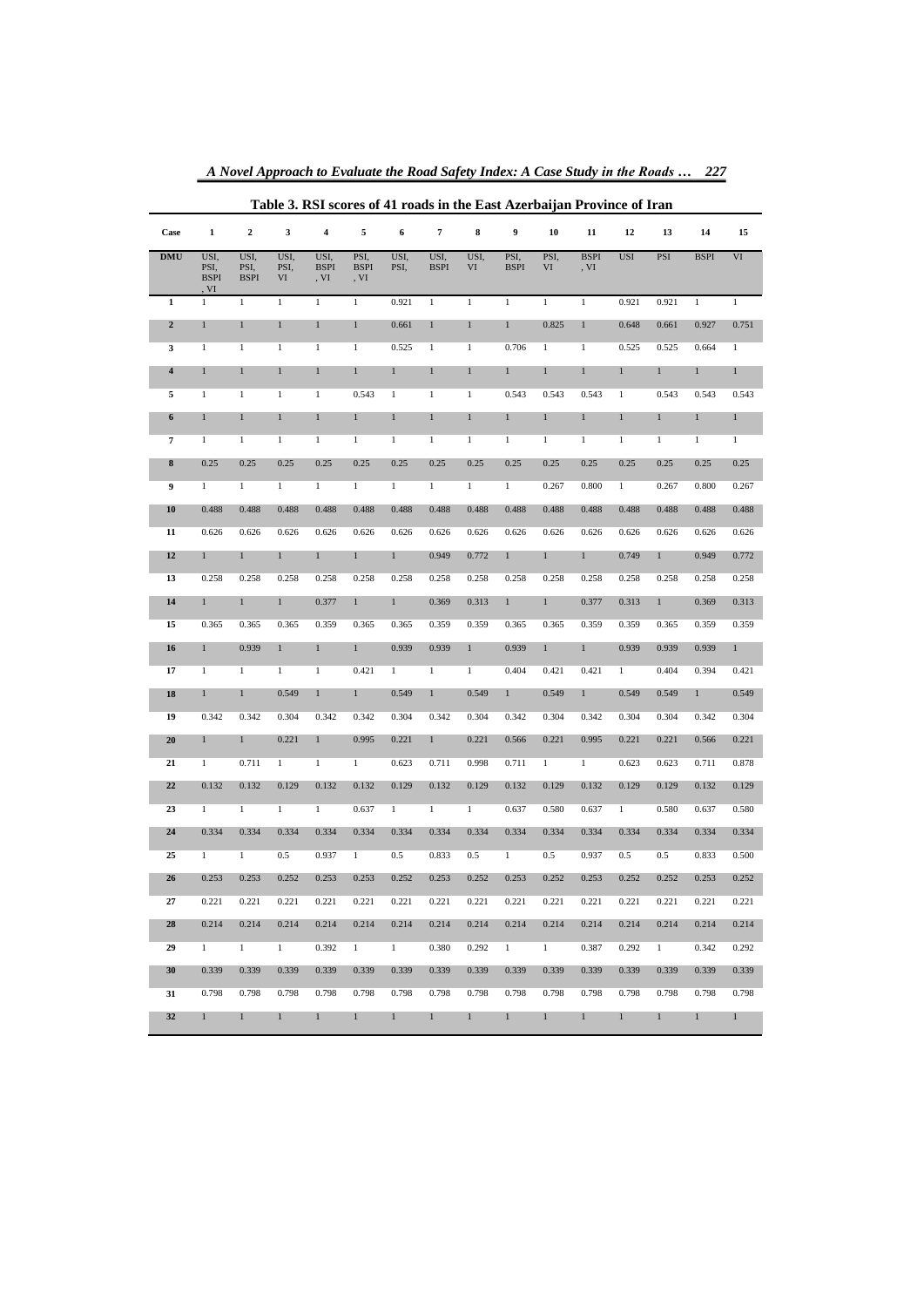| 33 |       |       | 1            |              | 0.208        |              |              |       | 0.2   | 0.208        | 0.208        | 1            | 0.2   | 0.2          | 0.208 |
|----|-------|-------|--------------|--------------|--------------|--------------|--------------|-------|-------|--------------|--------------|--------------|-------|--------------|-------|
| 34 |       |       |              | $\mathbf{1}$ | $\mathbf{1}$ |              | $\mathbf{1}$ | 0.739 |       |              | $\mathbf{1}$ | 0.739        | 1     |              | 0.739 |
| 35 | 0.666 | 0.542 | 0.666        | 0.666        | 0.657        | 0.525        | 0.542        | 0.666 | 0.542 | 0.611        | 0.657        | 0.525        | 0.525 | 0.542        | 0.594 |
| 36 |       |       |              | $\mathbf{1}$ | $\mathbf{1}$ | 0.634        | $\mathbf{1}$ |       |       | $\mathbf{1}$ | 1            | 0.634        | 0.634 | $\mathbf{1}$ | 0.947 |
| 37 | 0.464 | 0.464 | 0.464        | 0.464        | 0.464        | 0.464        | 0.464        | 0.464 | 0.464 | 0.464        | 0.464        | 0.464        | 0.464 | 0.464        | 0.464 |
| 38 |       |       |              |              | 1            | $\mathbf{1}$ | 1            |       | 0.938 | $\mathbf{1}$ | 0.273        | $\mathbf{1}$ | 0.746 | 0.250        | 0.167 |
| 39 | 1     | 1     | -1           | 1            | 1            | 1            | $\mathbf{1}$ | 1     | 1     | 1            | 1            | 1            | 1     | 1.           | 1     |
| 40 | 1     | 0.605 | $\mathbf{1}$ | 0.823        | $\mathbf{1}$ | 0.563        | 0.605        | 0.789 | 0.605 | $\mathbf{1}$ | 0.823        | 0.561        | 0.563 | 0.605        | 0.744 |
| 41 | 1     | 0.339 | 1            |              | 1            | 0.339        | 0.339        | 1     | 0.339 | 1            | 1            | 0.339        | 0.339 | 0.339        | 1     |

This method was applied to 15 cases, in some of the cases a number of undesirable indicators are ignored. The analysis and evaluation of Road Safety Index is based on four major contributions. First, all four undesirable indicators were considered in case 1, and the obtained results were shown in column 2 of Table 3. Second, in some cases, three undesirable indicators were considered, i.e. only one undesirable factor was ignored. Vehicle Indicator, Black Spot Points Indicator, Protective Systems Indicator, and Unauthorized Speed Indicator were ignored in case 2, case 3, case 4, and case 5, respectively. The obtained results were presented in columns 3 to 6 of Table 3. Third, from case 6 to case 11, two undesirable indicators were considered and the obtained results were provided in the columns 7 to 12 of Table 3. Fourth, the last category involved some cases where only one undesirable indicator was considered. Unauthorized Speed Indicator, Protective Systems Indicator, Black Spot Points Indicator, and Vehicle Indicator are used only in case 12, case 13, case 14, and case 15, respectively.

Below are some of the important analyses that were carried out according to the results presented in Table 3.

- (1) In all 15 cases, *DMU4, DMU6, DMU7, DMU32*, and *DMU<sup>39</sup>* have the maximum value of the Road Safety Index (RSI). In fact, the RSI values for these DMUs are equal to 1.
- (2) It is important to note, however, that the optimal value of Road Safety Index is always smaller than 1 for 15 roads in each 15 cases. As a result, these roads are always inefficient roads.
- (3) As shown in the second column, 26 roads gained the highest possible DEA score of 1 (efficient index). Thus, when all undesirable indicators are considered in the evaluation, almost 60 percent of roads are identified as efficient ones.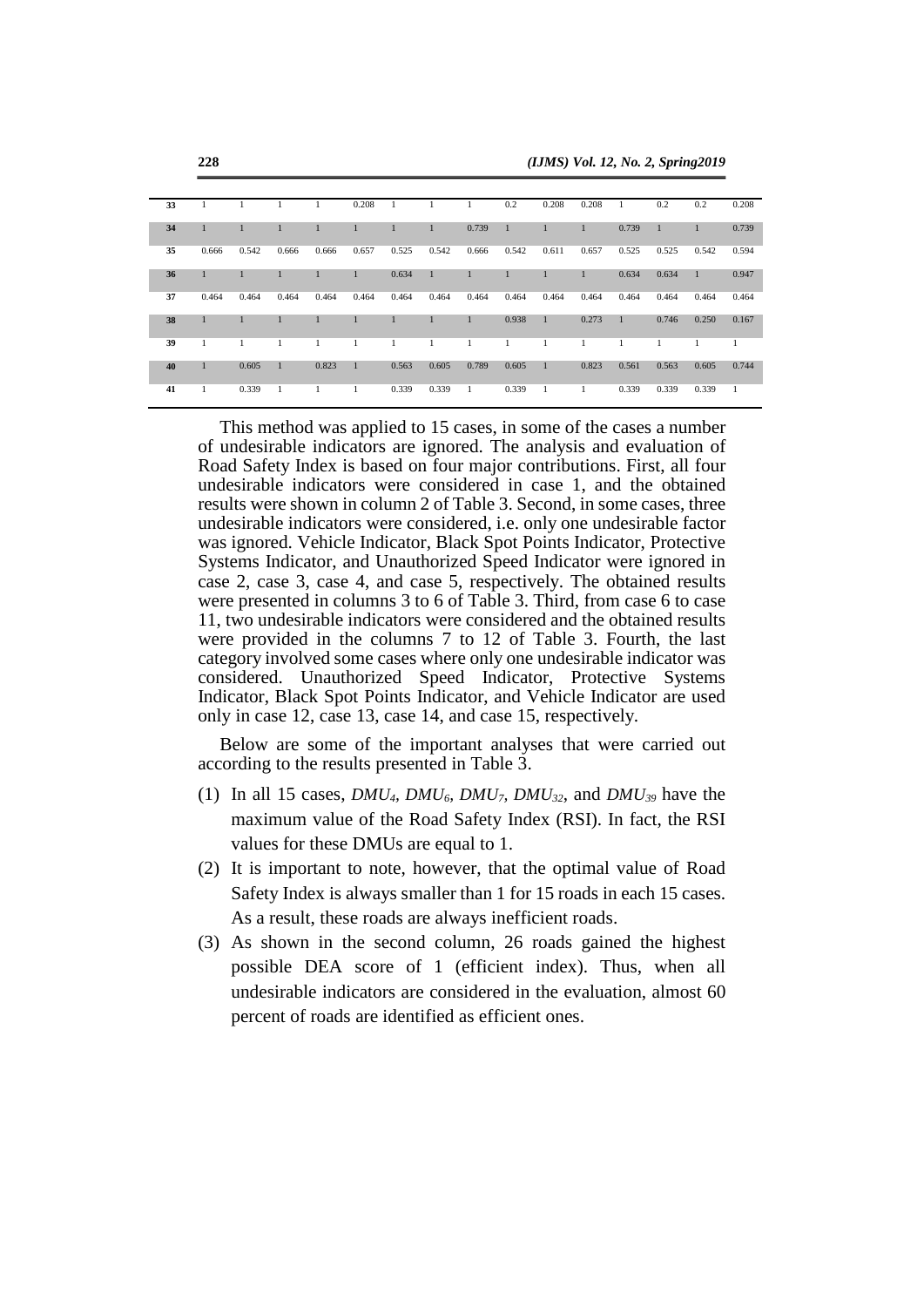(4) Moreover, the thirteenth to sixteenth columns show that when just one undesirable indicator is considered, the number of the efficient roads is reduced. In case 12, eleven roads, and in cases 13, 14 and 15, nine roads were underlined as efficient road in terms of Road Safety Index.

As an example for the inefficient roads, case 5 was evaluated and strategies for its improvement were suggested. In case 5, just one undesirable indicator USI was ignored and the three undesirable indicators PSI, BSPI, and VI were taken into account. The improved indicators were calculated based on model (6) for 41 roads. These are shown in Table 4.

|                |                     |                |              | <b>Desirable Indicators</b> |                |            | <b>Undesirable Indicators</b> |                |           |
|----------------|---------------------|----------------|--------------|-----------------------------|----------------|------------|-------------------------------|----------------|-----------|
| <b>DM</b><br>U | <b>RSI</b><br>value | RI             | <b>TCI</b>   | <b>DRL</b><br>L             | <b>SCI</b>     | <b>TSI</b> | <b>PSI</b>                    | <b>BSPI</b>    | <b>VI</b> |
| $\mathbf{1}$   | $\mathbf{1}$        | 0.333          | 0.125        | 0.750                       | 0.286          | 0.233      | 0.564                         | $\Omega$       | 0.294     |
| $\overline{2}$ | $\mathbf{1}$        | 0.267          | 0.375        | 0.250                       | 0.143          | 0.209      | 0.276                         | $\Omega$       | 0.057     |
| 3              | $\mathbf{1}$        | 0.067          | 0.375        | $\mathbf{0}$                | $\mathbf{0}$   | 0.279      | 0.045                         | $\mathbf{0}$   | 0.001     |
| $\overline{4}$ | $\mathbf{1}$        | $\mathbf{1}$   | 0.375        | 0.050                       | $\mathbf{1}$   | 1.000      | 0.176                         | 0.714          | 0.012     |
| 5              | 0.543               | 0.419          | 0.250        | 0.050                       | 0.429          | 0.465      | 0.129                         | 0.368          | 0.055     |
| 6              | $\mathbf{1}$        | 0.333          | 0.250        | $\mathbf{1}$                | 0.143          | 0.488      | 0.388                         | 0.286          | 0.910     |
| $\tau$         | $\mathbf{1}$        | 0.200          | 0.750        | 0.350                       | 0.286          | 0.186      | $\mathbf{1}$                  | $\overline{0}$ | 0.571     |
| 8              | 0.250               | 0.200          | 0.125        | 0.010                       | 0.200          | 0.207      | 0.035                         | 0.143          | 0.009     |
| 9              | $\mathbf{1}$        | 0.267          | $\mathbf{0}$ | $\mathbf{0}$                | $\Omega$       | 0.093      | 0.155                         | $\overline{0}$ | 0.176     |
| 10             | 0.488               | 0.380          | 0.250        | 0.019                       | 0.380          | 0.395      | 0.067                         | 0.272          | 0.018     |
| 11             | 0.626               | 0.472          | 0.206        | 0.250                       | 0.429          | 0.508      | 0.159                         | 0.348          | 0.214     |
| 12             | $\mathbf{1}$        | $\overline{0}$ | 0.375        | 0.100                       | 0.143          | 0.605      | 0.051                         | 0.143          | 0.044     |
| 13             | 0.258               | 0.012          | 0.250        | 0.001                       | 0.012          | 0.047      | 0.002                         | 0.009          | 0.030     |
| 14             | $\mathbf{1}$        | $\mathbf{0}$   | 0.125        | $\overline{0}$              | $\overline{0}$ | 0.302      | $\overline{0}$                | 0.143          | 0.034     |
| 15             | 0.365               | 0.125          | 0.250        | 0.100                       | 0.143          | 0.129      | 0.258                         | 0.055          | 0.154     |
| 16             | $\mathbf{1}$        | 0.200          | 0.500        | 0.400                       | 0.143          | 0.512      | 0.627                         | 0.857          | 0.010     |
| 17             | 0.421               | 0.133          | 0.250        | 0.150                       | 0.107          | 0.192      | 0.096                         | 0.139          | 0.135     |
| 18             | $\mathbf{1}$        | 0.133          | 0.250        | $\overline{0}$              | 0.143          | 0.488      | 0.535                         | $\theta$       | 0.994     |
| 19             | 0.342               | 0.010          | 0.250        | $\mathbf{0}$                | $\overline{0}$ | 0.116      | 0.005                         | $\overline{0}$ | 0.057     |
| 20             | 0.995               | 0.332          | 0.248        | 0.350                       | 0.143          | 0.231      | 0.276                         | $\overline{0}$ | 0.035     |

**Table 4. The improved indicators for case 5**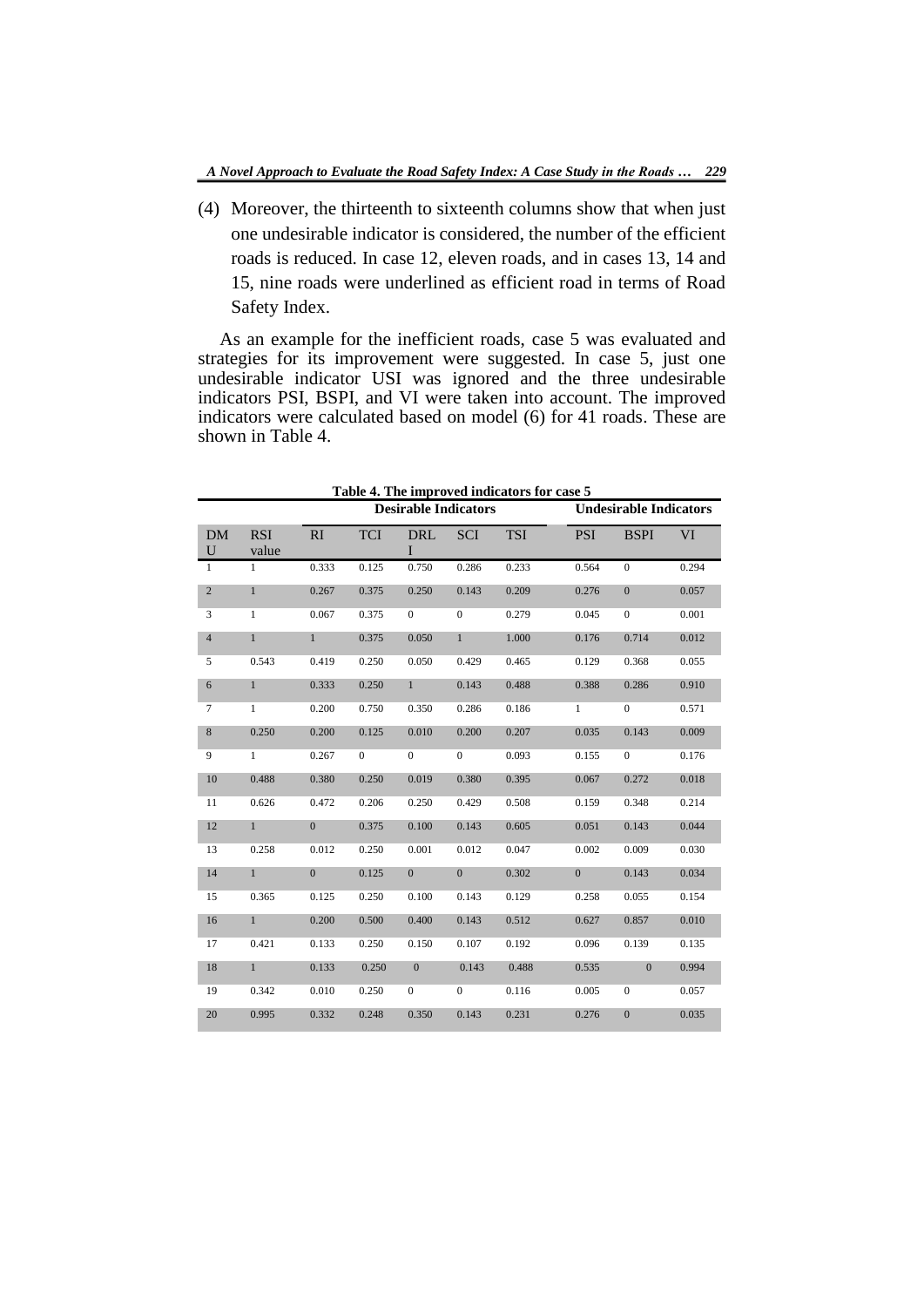| 21 | $\mathbf{1}$   | $\sim$ 0                    | $\hspace{1.6cm}0.$          | $\overline{0}$              | $\overline{0}$             | $\overline{0}$ .                            | $\hspace{1.6cm}0.$        | $\overline{0}$     | 0.                        |
|----|----------------|-----------------------------|-----------------------------|-----------------------------|----------------------------|---------------------------------------------|---------------------------|--------------------|---------------------------|
|    |                |                             | 500                         |                             |                            | 256                                         | 092                       |                    | 023                       |
| 22 | 0.132          | $\sim$ 0.                   | $\overline{0}$ .            |                             | $\mathbf{0}$               | $\overline{0}$ .                            | 0.                        | $\mathbf{0}$       | 0.                        |
|    |                | 001                         | 125                         |                             |                            | 023                                         | 000                       |                    | 017                       |
| 23 | 0.637          | 0.                          | 0.                          | $\overline{0}$ .            | $\overline{0}$ .           | $\theta$ .                                  | $\theta$ .                | 0.2                | $\hspace{1.6cm}0.$        |
| 24 |                | 415                         | 250                         | 020                         | 400                        | 535                                         | 077<br>$\hspace{1.6cm}0.$ | 86<br>0.0          | 057                       |
|    | 0.334          | $\hspace{1.6cm}0.$<br>135   | $\hspace{1.6cm}0.$<br>250   | $\hspace{1.6cm}0.$<br>007   | $\hspace{1.6cm}0.$<br>135  | $\hspace{1.6cm}0.$<br>163                   | 024                       | 96                 | $\hspace{1.6cm}0.$<br>026 |
| 25 | $1 \quad$      | $\hspace{1.6cm}0.$          | $\overline{\phantom{a}}$ 0. | $\overline{\phantom{0}}$    | 0.                         | $\hspace{1.6cm}0.$                          | $\hspace{0.1cm}0.$        | $\overline{0}$     | $\hspace{1.6cm}0.$        |
|    |                | 200                         | 375                         |                             | 143                        | 233                                         | 133                       |                    | 135                       |
| 26 | 0.253          | $\hspace{1.6cm}0.$          | $\overline{0}$ .            | $\hspace{1.6cm}0.$          | $\overline{0}$ .           | $\overline{0}$ .                            | $\overline{0}$ .          | 0.1                | $\overline{0}$ .          |
|    |                | 200                         | 125                         | 010                         | 200                        | 209                                         | 035                       | 43                 | 009                       |
| 27 | 0.221          | 0.                          | 0.                          | 0.                          | 0.                         | 0.                                          | $\theta$ .                | 0.1                | $\overline{0}$ .          |
|    |                | 153                         | 125                         | 008                         | 153                        | 163                                         | 027                       | 10                 | 010                       |
| 28 | 0.214          | $\qquad \qquad 0.$          | $\qquad 0.$                 | $\hspace{1.6cm}0.$          | 0.                         | $\hspace{1.6cm}0.$                          | $\theta$ .                | 0.1                | $\hspace{1.6cm}0.$        |
|    |                | 143                         | 125                         | 007                         | 143                        | 153                                         | 025                       | 02                 | 010                       |
| 29 | $1 \quad \Box$ | $\hspace{1.6cm}0.$          | 0.                          | $\overline{\phantom{0}}$    | $\mathbf{0}$               | 0.                                          |                           | $\overline{0}$     | $\overline{0}$ .          |
| 30 | 0.339          | 067<br>$\qquad \qquad 0.$   | 250<br>$\qquad 0.$          | $\qquad \qquad 0.$          | $\overline{0}$ .           | 070<br>0.                                   | $\overline{0}$ .          | 0.1                | 062<br>$\overline{0}$ .   |
|    |                | 143                         | 250                         | 007                         | 143                        | 170                                         | 025                       | 02                 | 026                       |
| 31 | 0.798          | 0.                          | 0.                          | $\hspace{1.6cm}0.$          | $\overline{0}$ .           | $\theta$ .                                  | 0.                        | 0.1                | $\hspace{1.6cm}0.$        |
|    |                | 276                         | 625                         | 014                         | 276                        | 349                                         | 049                       | 97                 | 067                       |
| 32 | 1              | $\hspace{1.6cm}0.$          | $\qquad \qquad 0.$          | $\hspace{1.6cm}0.$          | $\overline{0}$ .           | $\hspace{1.6cm}0.$                          | $\hspace{1.6cm}0.$        | $\mathbf{1}$       | $\hspace{1.6cm}0.$        |
|    |                | 067                         | 625                         | 200                         | 143                        | 628                                         | 220                       |                    | 320                       |
| 33 | 0.208          | $\overline{\phantom{a}}$ 0. | $\hspace{1.6cm}0.$          | $\overline{\phantom{a}}$ 0. | $\hspace{1.6cm}0.$         | 0.                                          | $\hspace{1.6cm}0.$        | 0.0                | $\hspace{1.6cm}0.$        |
|    |                | 069                         | 048                         | 200                         | 034                        | 093                                         | 086                       | 50                 | 170                       |
| 34 | 1              | 0.                          | $\overline{0}$ .            | $\mathbf{0}$                | $\overline{\phantom{0}}$ 0 | $\theta$ .                                  | $\overline{0}$ .          | $\mathbf{0}$       | $\overline{0}$ .          |
|    |                | 067                         | 375                         |                             |                            | 605                                         | 032                       |                    | 227                       |
| 35 | 0.657          | 0.<br>165                   | 0.                          | $\hspace{1.6cm}0.$<br>022   | $\overline{0}$ .           | $\hspace{1.6cm}0.$<br>279                   | 0.<br>080                 | 0.1                | $\hspace{0.1em}0.$<br>026 |
| 36 | 1              | 0.                          | 375<br>$\theta$ .           | $\overline{0}$ .            | 163<br>$\overline{0}$ .    | $\overline{0}$ .                            | $\overline{0}$ .          | 43<br>$\mathbf{0}$ | $\overline{0}$ .          |
|    |                | 333                         | 250                         | 350                         | 143                        | 233                                         | 276                       |                    | 034                       |
| 37 | 0.464          | $\overline{0}$ .            | 0.                          | $\overline{0}$ .            | $\overline{0}$ .           | $\overline{0}$ .                            | $\overline{0}$ .          | 0.1                | $\overline{0}$ .          |
|    |                | 143                         | 375                         | 007                         | 143                        | 188                                         | 025                       | 02                 | 041                       |
| 38 | $\mathbf{1}$   | $\theta$ .                  | $\overline{0}$ .            | $\Omega$                    | $\overline{0}$             | $\overline{0}$                              | $\theta$ .                | $\Omega$           | $\overline{0}$ .          |
|    |                | 067                         | 125                         |                             |                            |                                             | 003                       |                    | 022                       |
| 39 | 1              | $\mathbf{0}$                | $\overline{1}$              | $\mathbf{0}$                | $\overline{0}$             | $\begin{array}{cc} \hline & 0. \end{array}$ | $\overline{0}$            | $\mathbf{0}$       | 0.                        |
|    |                |                             |                             |                             |                            | 140                                         |                           |                    | 122                       |
| 40 | $\mathbf{1}$   | $\mathbf{0}$                | $\theta$ .                  | $\mathbf{0}$                | $\overline{0}$             | $\theta$ .                                  | $\theta$ .                | $\mathbf{0}$       | $\theta$ .                |
|    |                |                             | 500                         |                             |                            | 163                                         | 017                       |                    | 036                       |
| 41 | $\mathbf{1}$   | $\mathbf{0}$                | $\overline{0}$ .<br>250     | $\mathbf{0}$                | $\overline{0}$ .           | $\overline{0}$ .                            | $\overline{0}$ .          | 0.7                |                           |
|    |                |                             |                             |                             | 143                        | 163                                         | 177                       | 14                 |                           |

As shown in Table 4, 21 roads are efficient roads in terms of Road Safety Index. It can be seen from Table 3-4 that for the efficient roads in improvement strategy, the improved indicator values are not changing. Moreover, it can be observed from Table 4 that for 20 roads such as DMU<sub>5</sub>, DMU<sub>8</sub>, DMU<sub>10</sub>, DMU<sub>11</sub>, DMU<sub>13</sub>, DMU<sub>15</sub>, DMU<sub>17</sub>, DMU<sub>19</sub>, DMU20, DMU22, DMU23, DMU24, DMU17, DMU26, DMU27, DMU28, DMU30, DMU<sub>31</sub>, DMU<sub>33</sub>, DMU<sub>35</sub>, and DMU<sub>37</sub>, the obtained optimal value for  $RSI_k$ is less than one, hence these roads are deemed as inefficient.

In the improvement strategy for the inefficient roads, desirable indicators were increased, while undesirable indicators were reduced. For instance, applying the improvement strategy for *DMU11*, the values of three desirable indicators, including RI, TCI, and TSI, were increased  $(i.e.$  RI=0.1333, TCI=0.125, and TSI=0.1395 were improved to RI=0.4724, TCI=0.2059, and TSI=0.5081, respectively). Furthermore, the values of three undesirable indicators, including PSI, BSPI, and VI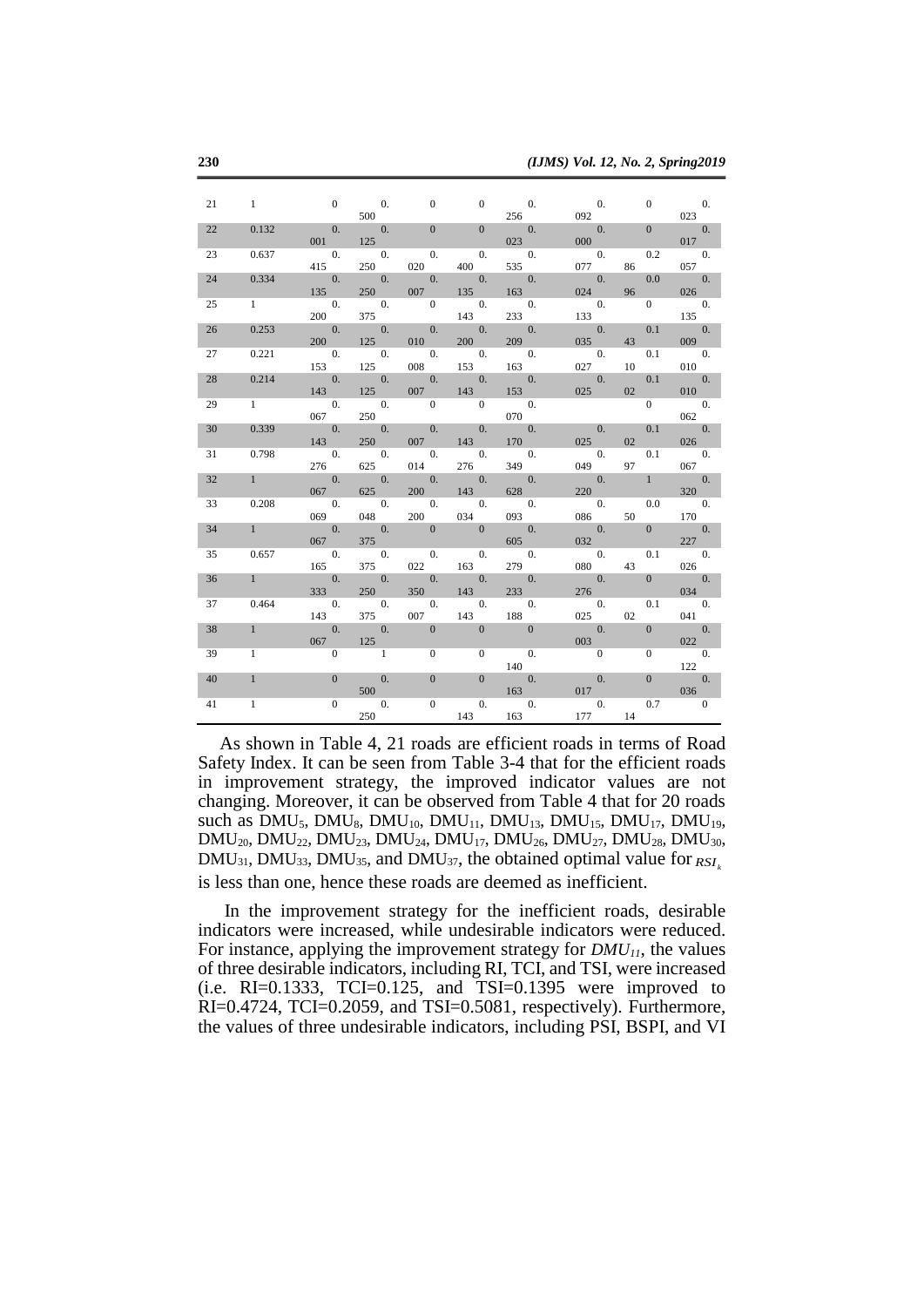were decreased (i.e.  $PSI = 0.6897$ ,  $BSPI = 0.3484$ , and VI =1 were improved to PSI =  $0.1589$ , BSPI =  $0.4286$  and VI =  $0.2143$ , respectively).

In the same way, the improvement strategies can be obtained for other cases.

## **Conclusion**

Road safety is an important parameter that has been used to evaluate the quality of life in different countries. Road Safety Index has recently been presented as a useful tool for quantifying the performance of the roads. In this paper, a novel approach was proposed for the evaluation of the road safety performance according to the DEA approach. In this method, the road safety indicators were considered in two categories, i.e. desirable and undesirable indicators. To apply the new method and case study, all roads of East Azerbaijan were analyzed. Inefficient roads in this province were identified, and strategies were suggested to advance the performance of these roads.

### **References**

- Al-Haji, G. (2007). *Road safety development index: Theory, philosophy and practice*. Doctoral dissertation, Linköping University Electronic Press.
- Banker, R. D., Charnes, A., & Cooper, W. W. (1984). Some models for estimating technical and scale inefficiencies in data envelopment analysis. *Management science*, *30*(9), 1078-1092.
- Barnum, D. T., Tandon, S., & McNeil, S. (2008). Comparing the performance of bus routes after adjusting for the environment using data envelopment analysis. *Journal of Transportation Engineering*, *134*(2), 77-85.
- Cafiso, S., Cava, G., & Montella, A. (2007). Safety index for evaluation of two-lane rural highways. *Journal of the Transportation Research Board*, 2019(1), 136-145.
- Charnes, A., Cooper, W. W., & Rhodes, E. (1978). Measuring the efficiency of decision making units. *European journal of operational Research*, *2*(6), 429-444.
- Elvik, R., Vaa, T., Hoye, A., & Sorensen, M. (Eds.). (2009). *The handbook of road safety measures*. European Journal of Transport Infrastructure Research, Emerald Group Publishing Limited, ISBN: 9781848552500.
- Fallah-Fini, S., Triantis, K., Jesus, M., & Seaver, W. L. (2012). Measuring the efficiency of highway maintenance contracting strategies: A bootstrapped nonparametric meta-frontier approach. *European journal of operational research*, *219*(1), 134-145.
- Färe, R., & Grosskopf, S. (2004). Modeling undesirable factors in efficiency evaluation: Comment. *European Journal of Operational Research*, *157*(1), 242-245.
- Fu, P., Zhan, Z., & Wu, C. (2013). Efficiency analysis of Chinese Road Systems with DEA and order relation analysis method: Externality concerned. *Procedia-Social and Behavioral Sciences*, *96*, 1227-1238.
- Georgiadis, G., Politis, I., & Papaioannou, P. (2014). Measuring and improving the efficiency and effectiveness of bus public transport systems. *Research in*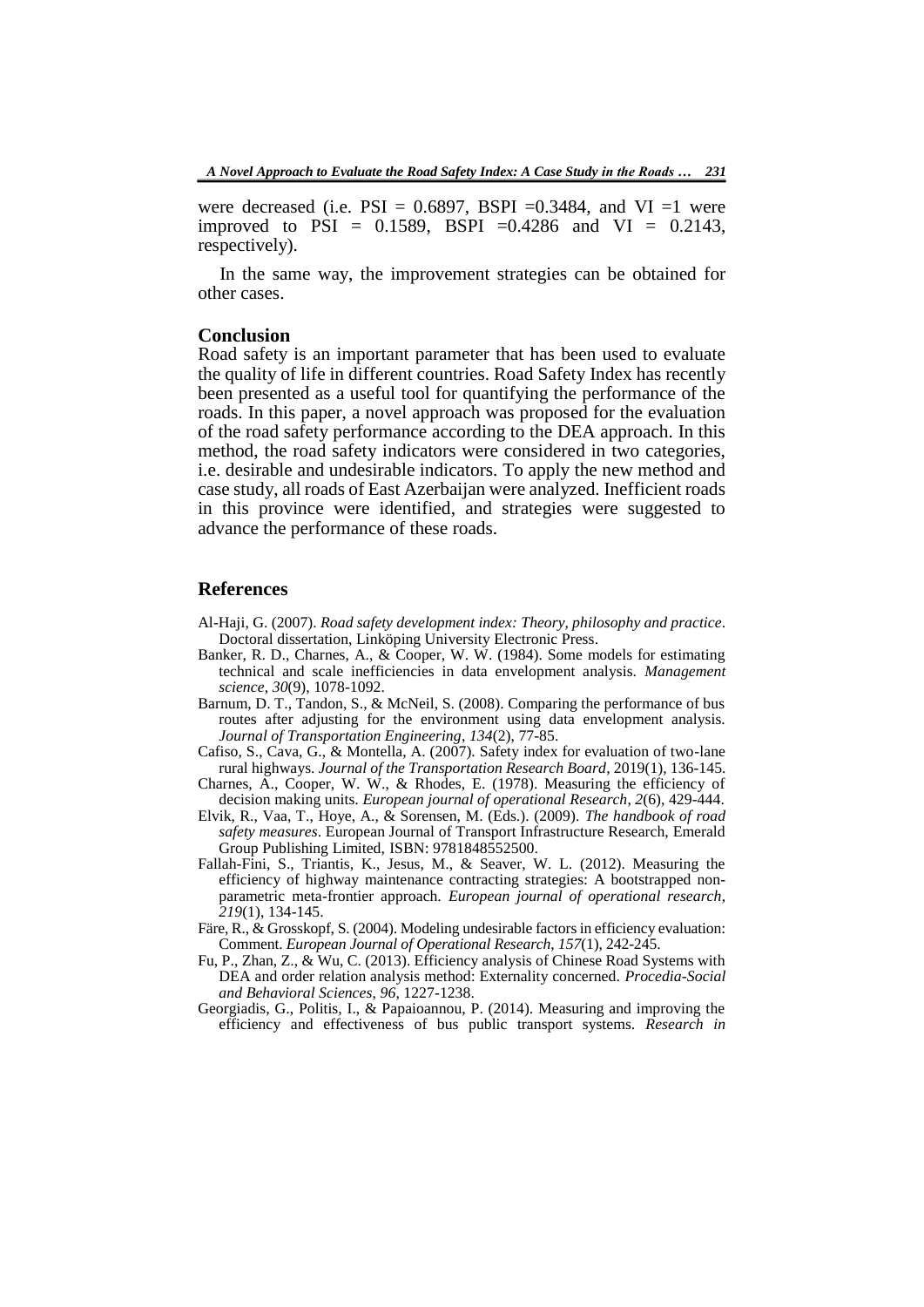*Transportation Economics*, *48*, 84-91.

- Grande, Z., Castillo, E., Mora, E., & Lo, H. K. (2017). Highway and road probabilistic safety assessment based on bayesian network models. *Computer*‐ *Aided Civil and Infrastructure Engineering*, *32*(5), 379-396.
- Harwood, D., Bauer, K., Gilmore, D., Souleyrette, R., & Hans, Z. (2010). Validation of U.S. road assessment program star rating protocol: Application to safety management of U.S. roads. *Journal of the Transportation Research Board*, 2147(1), 33-41.
- Hauer, E. (1997). *Observational before/after studies in road safety: Estimating the effect of highway and traffic engineering measures on road safety,* Elsevier Science Ltd., Oxford.
- Hermans, E., Van den Bossche, F., & Wets, G. (2008). Combining road safety information in a performance index. *Accident Analysis & Prevention, 40*(4), 1337- 1344.
- Hermans, E., Van den Bossche, F., & Wets, G. (2009). Uncertainty assessment of the road safety index. *Reliability Engineering & System Safety*, *94*(7), 1220-1228.
- Holmgren, J. (2013). The efficiency of public transport operations–An evaluation using stochastic frontier analysis. *Research in Transportation Economics*, *39*(1), 50-57.
- Korhonen, P. J., & Luptacik, M. (2004). Eco-efficiency analysis of power plants: An extension of data envelopment analysis. *European journal of operational research*, *154*(2), 437-446.
- Li, T., Yang, W., Zhang, H., & Cao, X. (2016). Evaluating the impact of transport investment on the efficiency of regional integrated transport systems in China. *Transport Policy*, *45*, 66-76.
- Liu, W. B., Meng, W., Li, X. X., & Zhang, D. Q. (2010). DEA models with undesirable inputs and outputs. *Annals of Operations Research*, *173*(1), 177-194.
- Mbakwe, A. C., Saka, A. A., Choi, K., & Lee, Y. J. (2016). Alternative method of highway traffic safety analysis for developing countries using Delphi technique and Bayesian network. *Accident Analysis & Prevention*, *93*, 135-146.
- Nakanishi, Y. J., & Falcocchio, J. C. (2004). Performance assessment of intelligent transportation systems using data envelopment analysis*. Research in Transportation Economics*, *8*, 181-197.
- Odeck, J. (2006). Identifying traffic safety best practice: An application of DEA and Malmquist indices. *Omega*, *34*(1), 28-40.
- Roháčová, V. (2015). A DEA based approach for optimization of urban public transport system. *Central European journal of operations Research*, *23*(1), 215- 233.
- Sacchi, E., Persaud, B., & Bassani, M. (2012). Assessing international transferability of highway safety manual crash prediction algorithm and its components. *Journal of the Transportation Research Board*, 2279(1), 90-98.
- Scheel, H. (2001). Undesirable outputs in efficiency valuations. *European journal of operational research*, *132*(2), 400-410.
- Schlögl, M., & Stütz, R. (2017). *Methodological considerations with data uncertainty in road safety analysis*. Accident Analysis & Prevention, In Press, https://doi.org/10.1016/j.aap.2017.02.001.
- Seiford, L. M.,  $\&$  Zhu, J. (2002). Modeling undesirable factors in efficiency evaluation. *European journal of operational research*, *142*(1), 16-20.
- Shen, Y., Hermans, E., Bao, Q., Brijs, T., & Wets, G. (2013). Road safety development in Europe: A decade of changes (2001–2010). *Accident Analysis & Prevention*, *60*, 85-94.

Shen, Y., Hermans, E., Bao, Q., Brijs, T., Wets, G., & Wang, W. (2015). Inter-national